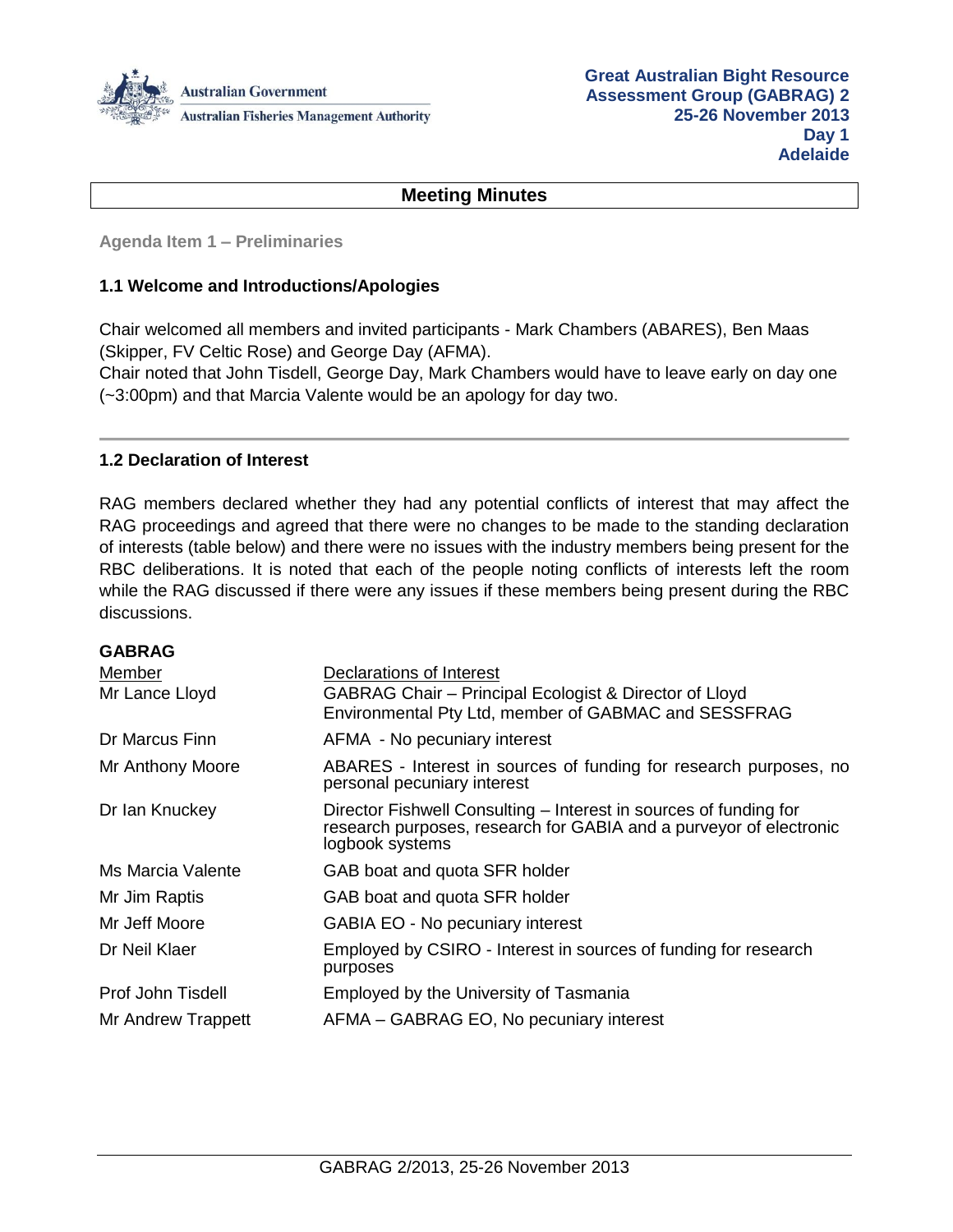# **1.3 Adoption of Agenda**

Agenda was adopted with agreement to add an extra item in the afternoon session – discussion by Tim Ward from SARDI on seismic surveys and agreement to move John Tisdell's presentation on economics to the early afternoon.

# **1.4 Actions arising from previous GABRAG meetings**

The RAG reviewed the actions arising from previous meetings and updates given (**Attachment A**).

Regarding Action 12 (GABRAG 1/2013) "Trial the new provisions in Olfish for a period of time and report back to the RAG whether it is feasible for the crew to input this data into Olfish", the RAG noted difficulties in recording discards i.e. mixed species vs. individual species. The RAG noted the need to find out what the key discard species are that need to be accurately recorded to species level.

Regarding Action 14 (GABRAG 1/2013) "investigate the ISMP onboard data which is collected every financial year and why it isn't suitable to include in the Deepwater Flathead Assessment", the RAG noted that observer data appeared to be missing of the last four financial years with only two calendar years being available. The RAG agreed that Neil Klaer was to work with the AFMA Manager out of session to investigate what data is missing.

Regarding Action 28 (GABRAG 1/2013) "Ask crew member observers to collect Western Gemfish length frequency samples for additional input into the assessments to increase its strength", RAG noted that it would be ideal to update the relevant section of the vessel operations manual. GABIA is developing a flier on procedures with Andy Moore.

It was agreed that at this present RAG meeting:

- a list of key discards species which are to be identified in e-logs (rather than reported in mixed species in log books) and protocols for measuring are to be developed; and
- the GABIA Vessel Operations Manual is to be updated on how to measure length frequencies (section five).

**Action item 1 (2/2013):** AFMA Manager and Neil Klaer are to examine data and the ongoing issue of apparent missing data for last four financial years.

**Agenda Item 2 – Stock Assessments** 

## **2.1 Western Gemfish**

The chair welcomed Ben Maas (skipper of CTS vessel Celtic Rose) in person and Sandy Morison (SlopeRAG) and Stuart Bell (GABTF skipper) to the Western Gemfish discussion via teleconference. An apology was noted from Simon Boag who was unable to dial in.

The RAG noted the "*Update of the Western Gemfish Tier 1 Assessment*" presentation had been further updated by Mark Chambers (Sun 24/11/13) and so the meeting would be the first time members had seen the final version.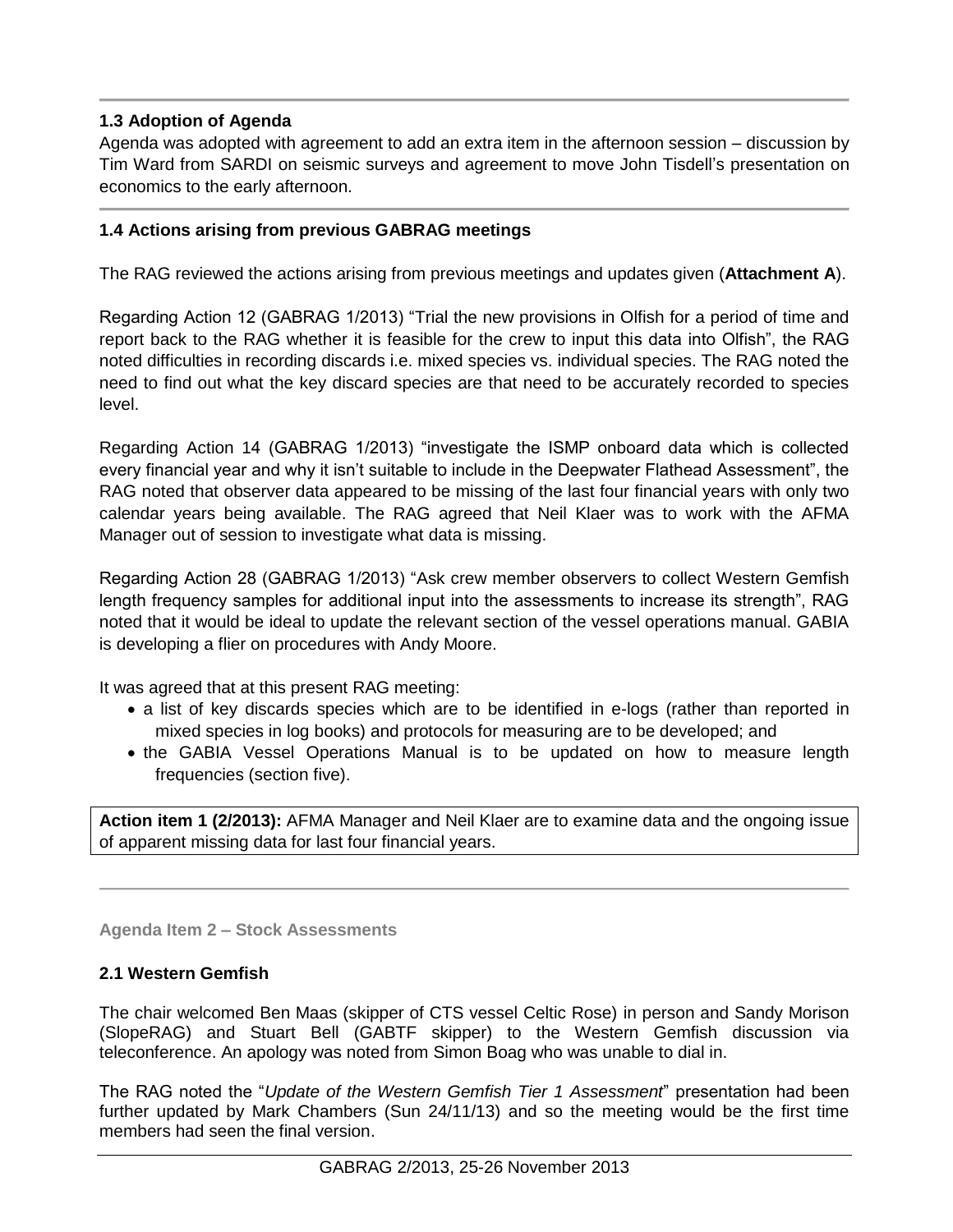Mark updated the RAG on action items that had been addressed since the last assessment:

- Line catches had now been included into the base case
- Additional work had been done to explore the estimation of catches based on the ratio of CDR:logbooks up to 2005,
- Mark had spoken to CTS operators about catches prior to 1992 (to investigate the chance that eastern gemfish catches had been reported as western gemfish during that period)
- New data was added into the base case model in a step-wise fashion.
- The most substantial change to the biomass estimates resulted from a length frequency sample size in 1997 that had not been down-weighted correctly. This oversight was corrected in the base case.
- The RAG showed some concerns over the model's sensitivity to a single year (1997) of length frequency samples that were not down-weighted.
- A number of years of western gemfish data from the GAB seemed to show a bimodal LF distribution. After discussions with skippers available to the meeting on their experiences in the fishery it appears possible that there could be spawning and non- spawning fish being taken at different times of the year.
- The RAG noted that the model did not fit early CPUE data from Zone 50 particularly well. Mark's discussions with Alan Campbell suggested that the high CPUE in the 80s and early 90s occurred because some skippers in the zone were targeting WG and had sufficient knowledge to ensure high catches during that period. Industry members suggested that commercial incentives to target western gemfish had largely been removed, and some key knowledge on how to effectively target aggregations had also gone from the fishery, affecting CPUE.
- Sandy Morrison noted that for many years SlopeRAG had noted differences between East and West Gemfish in diff in targeting spawning aggregation. Had considered that no targeting of West Gemfish spawning aggregations.

The RAG noted information from skippers of boats with experience fishing for western gemfish, including their information that there appeared to be two spawning aggregations in separate areas of the western gemfish stock.

The skippers noted that western gemfish seemed to aggregate to spawn through the summery (Nov-Feb) and again through the winter (Late May-July) in both the western (GAB) part of the fishery and the eastern (CTS) part of the fishery.

The skippers suggested that the western gemfish would aggregate on features approximately 200- 250m deep to spawn, and then after they were spent would redistribute themselves broadly across the fishery (non-aggregated). Ben Maas (CTS) noted that the aggregations he targeted tended to be deeper than those discussed by Stewart, and that he found them on the bottom at about 500m through the day and sometimes 300-350m during the evening. He noted that they could not be targeted at night as they left the bottom and could not be taken by bottom trawl.

Both skippers noted that larger fish were taken when they were aggregated. Ben noted that he believed the stocks were very healthy, and that catches were low because there was little commercial incentive to target large catches and that many skippers no longer knew where and how to find aggregations.

When asked by the RAG how a spawning aggregation might be defined in the existing data, Ben suggested that it was very unlikely to have a shot of more than 500kg of western gemfish unless a boat was fishing an aggregation.

The RAG thanked both skippers for their valuable contributions to the discussion.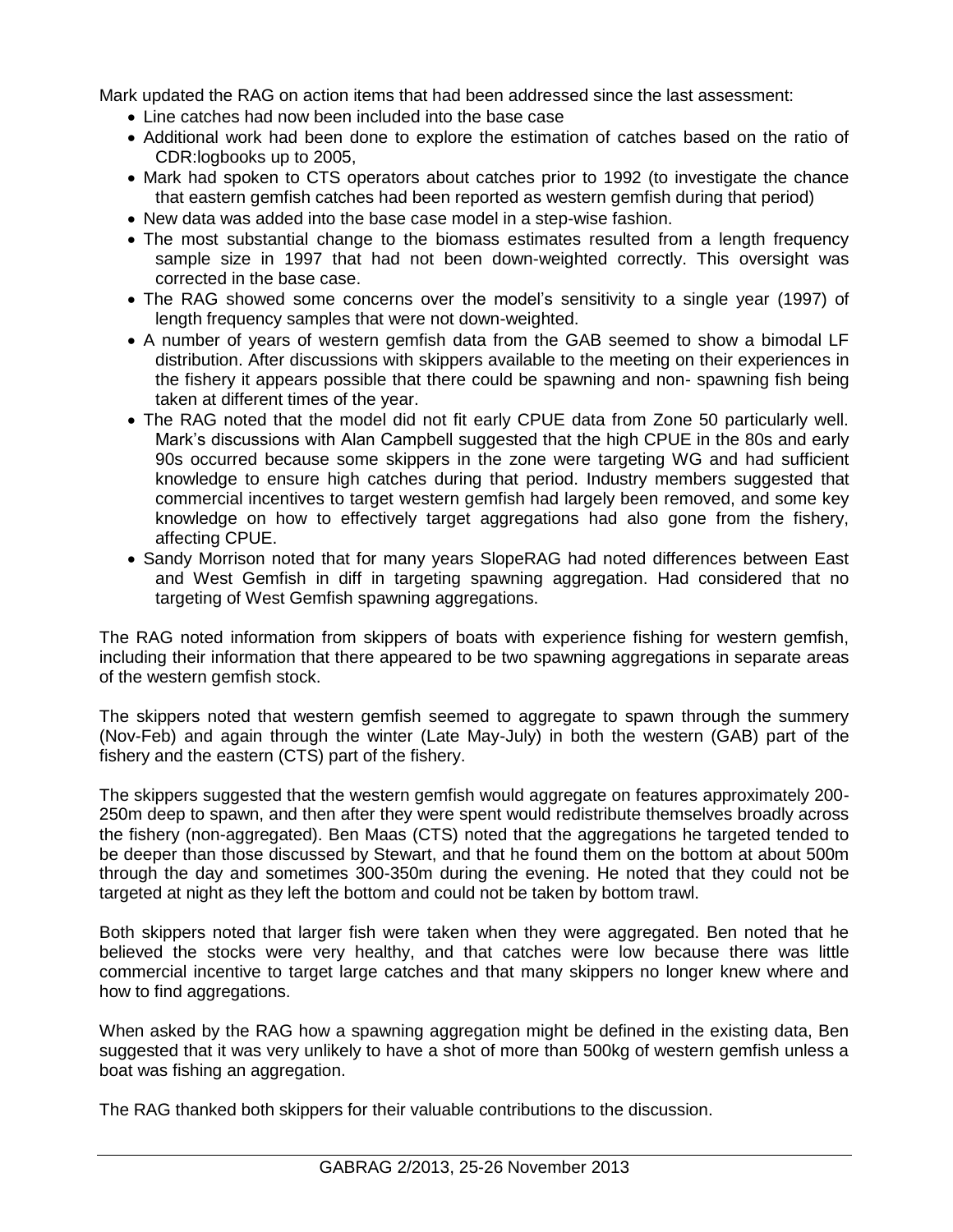## **RAG noted:**

- the difficulties in examining effects of non-spawning/ spawning aggregations given the amount of data available. Scientific members raised concerns about biology of species and that it might not physically be able to spawn twice in a year;
- the strong need to get samples from the winter spawning gemfish and submit any photos and details of fish caught in roe;
- that the FRDC biological project will aid data collection on this species can try to examine when fish are aggregating,
- industry suggestion that there may be a spawning site in southern Tasmania

## **Action item 2 (2/2013)**: GABIA/ GABTF skipper

Skippers to provide whole western gemfish from any catches on winter spawning stock - any fish seen to be running ripe.

## **Action item 3 (2/2013):** Mark Chambers

Mark Chambers to provide the actual output estimates of Western Gemfish model to Neil Klaer for examination.

The RAG noted the information provided by the skippers and the apparent bimodal distribution of many of the years of length frequency data, and expressed a need to examine the effect of stock structural issues on the model.

The crux of the concerns expressed by the RAG was whether a potential spawning/non-spawning component to the fishery affected CPUE indices (particularly if active targeting of aggregations in the early part of the fishery had largely ceased), and how the potential difference in size of fish taken from spawning and non-spawning fisheries would affect model outputs.

The RAG was comfortable that the Tier 1 assessment appeared to be functioning correctly based on the stock assumptions that were incorporated into the model, but noted that these assumptions did not currently account for a spawning and non-spawning fishery.

The RAG listed the work they thought would inform the model in future.

- CPUE– how does new data/understanding (based on skipper reports) of potential targeting fish for spawning vs incidental catch influence the model.
- Concerns over sensitivity to LF data weighting in 1997.

## **Outcomes:**

The RAG noted that the Tier 1 assessment appeared to be functioning correctly given the stock assumptions used. The RAG also noted that given additional reports on location of spawning stocks refinement of the stock structure assumptions implicit in the model would be preferred before it is used to recommend an RBC (e.g. 1000kg qualifier for spawning stock catches, sensitivities of portions of the data).

The Tier 1 output gave an RBC of 676t for 2014.

The RAG discussed the suggestion that it could recommend a lower and more conservative RBC using the Tier 1 output (perhaps using an estimated value combination of Tier 4). However, the RAG agreed to use the Tier 4 RBC output as a basis for their recommendation because:

- While the Tier 4 was subject to the effect of the same stock structure assumptions to CPUE indices as the Tier 1, the relative simplicity of the Tier 4 made the issues more transparent;
- The operation of the Tier 4 did not rely on an estimation of biomass;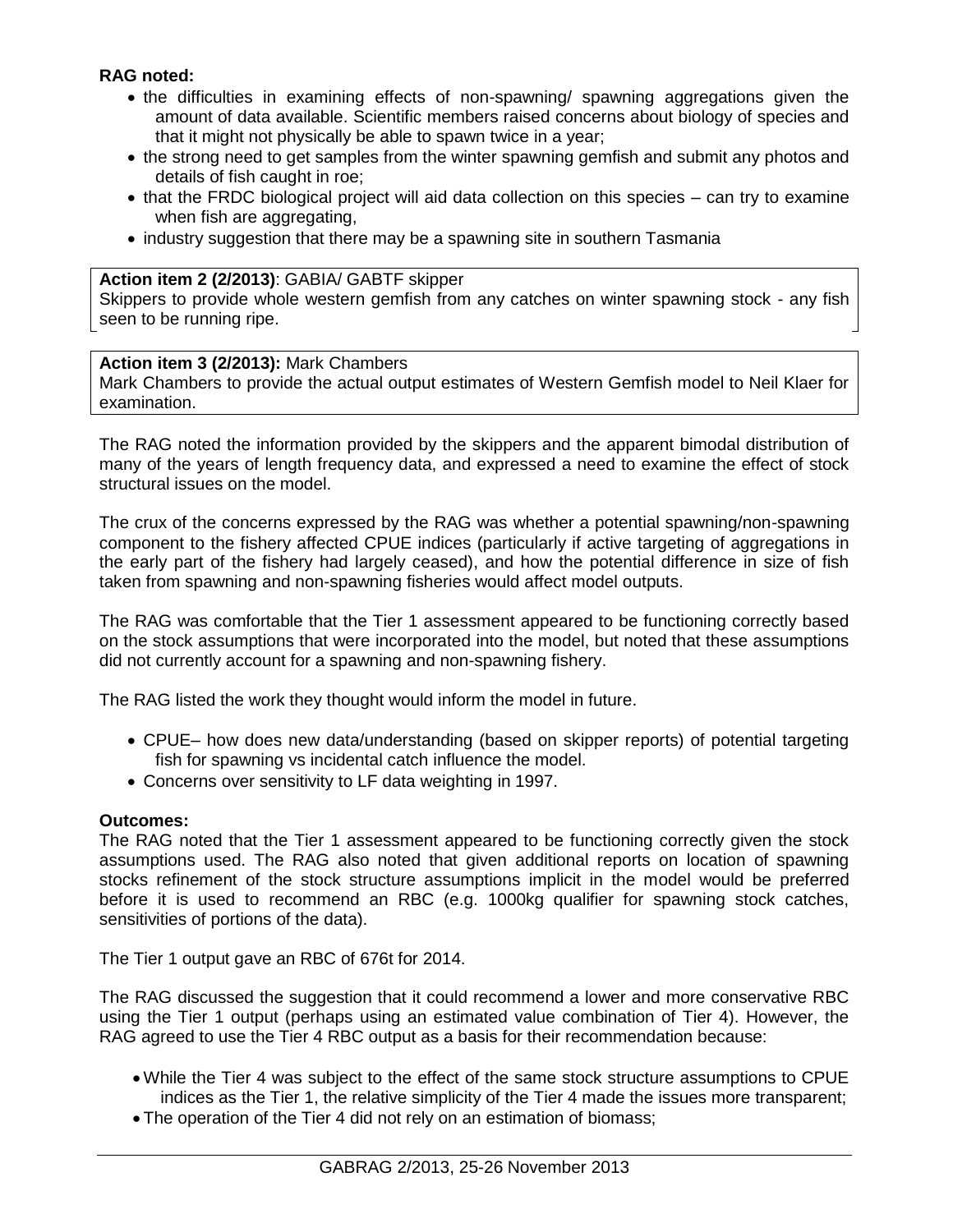- The Tier 4 simply gave a current estimation of CPUE using the same assumptions as those applied to the reference period, and set catches that aimed to move the fishery back to that reference period;
- the reference period simply reflected an historical period in the fishery to use as a management target.

The RAG also noted other information available to them that illustrated the current status of the stock, including size and age compositions and that fact that catches are not approaching TAC – the species is well under caught due to market factors.

The RAG agreed to use the Tier 4 to set an RBC for the CTS area of the fishery.

The RAG agreed that there was little benefit in running the Tier 1 again until there was additional information available with which to update the stock structure assumptions.

| Table 66 RBC calculations for Western Gemfish. C <sub>targ</sub> and CPUE <sub>targ</sub> relate |
|--------------------------------------------------------------------------------------------------|
| to the period 1992-2001, CPUE <sub>Lim</sub> is 40% of the target, and CPUE is the               |
| average catch rate over the last four years. The RBC calculation does not                        |
| account for predicted discards of predicted State catches. Only catches                          |
| from zones 40 and 50 included. Wt Discard is the weighted average dis-                           |
| cards from the last four years, as with Equ (7).                                                 |
|                                                                                                  |

| Ref Year                    | 1992-2001 |
|-----------------------------|-----------|
| CE Targ                     | 0.8269    |
| CE Lim                      | 0.3308    |
| CE Recent                   | 1.0251    |
| Wt Discard                  | 64.493    |
| Scaling                     | 1.3995    |
| Last Year's TAC             | 94        |
| $\mathrm{C}_{\texttt{brz}}$ | 246,848   |
|                             |           |

Using the RBC calculations the Tier 4 assessment would output an RBC of 345.468t

MYTAC: the RAG recommended using a consistent approach to setting a MYTAC to that used by other RAGs this year. For stocks that are above the catch target, that target should be used as the MYTAC. If MYTAC set  $(C_{\text{tare}}$  multiplied by a scaling factor of 1, minus discards) would be around 180t (246\*1- 64.493), making the RBC recommendation 246.868 t.

Ben Maas raised some concerns that increased dumping would occur based on a lower, more conservative MYTAC. Industry members were not comfortable giving advice on a MYTAC based on uncertainty and also on giving advice on what is a quota fishery in another fishery.

The AFMA member also raised the issue of setting a MYTAC at  $C_{\text{targ}}$  for western gemfish; noting that if  $C_{\text{targ}}$  was applied, the higher the CPUE multiplier for the stock (and so presumably, the higher the biomass), the larger the discount that would apply. The AFMA member noted that applying this rule to western gemfish would result in a multi-year RBC recommendation below the current TAC, even though the CPUE indices suggested that the stock was very healthy.

RAG recommended undercatch and overcatch provisions of 10 per cent.

RAG recommended that a research catch of 5 tonnes would be needed for the collection of samples.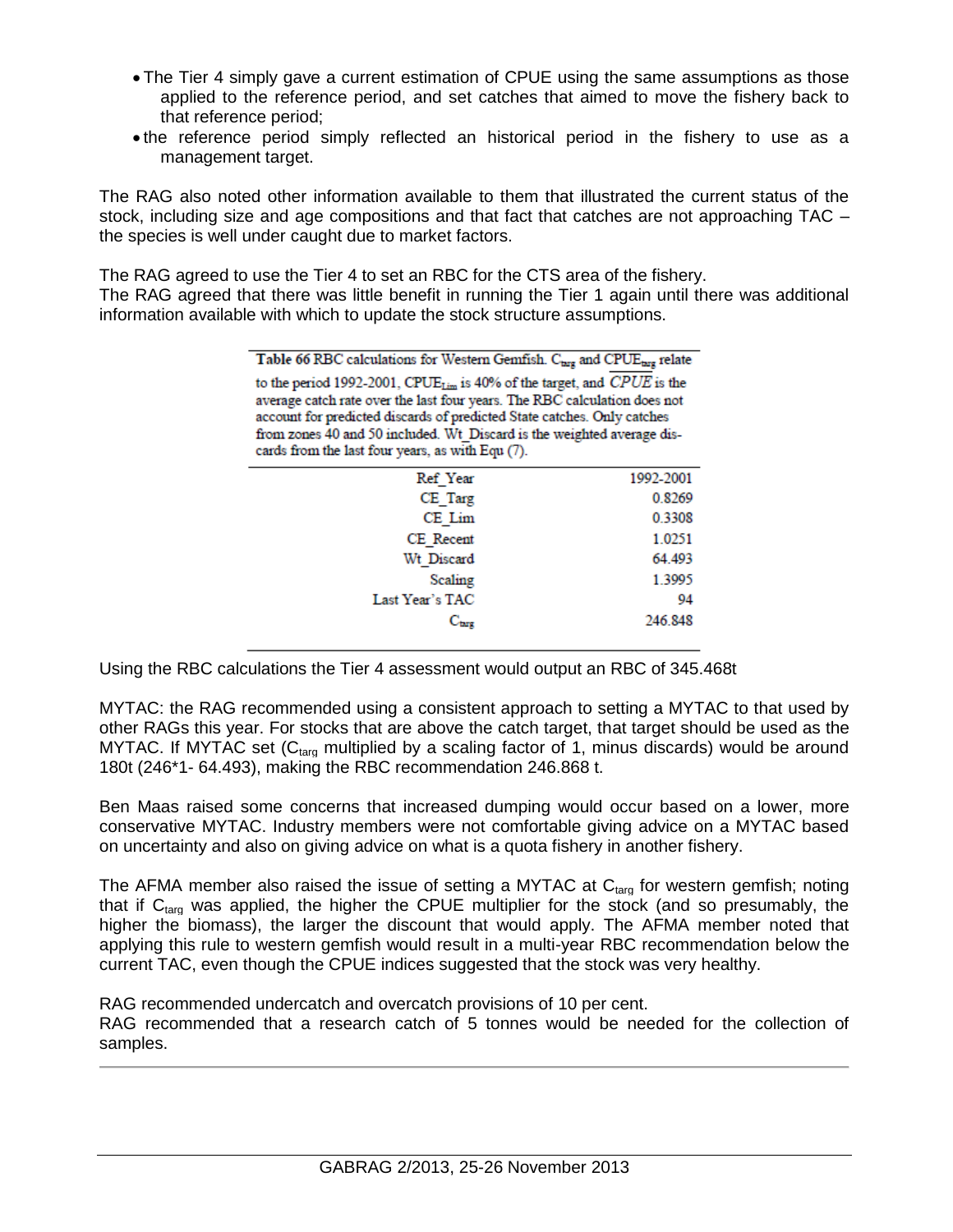# **2.3 Deepwater Flathead Stock Assessment (and 2.6 Danish Seine Information)**

Neil Klaer presented the revised Tier 1 stock assessment (November 2013) to the RAG. The RAG noted:

- new version of data summary was used with the data now offset from calendar to financial year;
- a large number of onboard length frequencies was now used in model;
- biggest difference was the addition of new age and length data for most recent assessed year 2012/13;
- seems that AFMA observer section is not randomly sampling for age length data (needs to be randomly sampled);
- looking at most recent age-data, it seems that for some months too many otoliths are provided and for others months not enough otoliths (relative to catches);
- need to examine the representativeness of samples taken from zones 81, 82, 83 & 84 (probably not many fish taken from zones 81 and 84, mainly 82 and 83).
- the model estimates the catch for the current season is the same as 2012/13 (around ~1000t) with a standing biomass of 45 per cent – just above the target reference point.
- one difference re-did standardisation of the CPUE to make a new index found an extra 400t of catch due to eLogs in 2012/13
- 10/12, 11/12, 12/13 (action 14 GABRAG 1/2013 is still outstanding) have ISMP onboard sampling that appears to have gone missing?
- few changes were made to the model parameters from the previous assessment except *M* value now used is .37.
- lengths used maximum sample size set to 200.
- Sensitivities: steepness + or 0.25, *M* 0.19 to 0.27, age compositions weightings, length composition weighting, est. Recruitment 2007/08 (rather than 08/09, having no FIS at all
- Same selectivity is assumed for all fishing methods.

## **Danish Seine vessel data:**

The RAG had previously identified that the vessel now using the danish seine fishing method in the GAB fishery may provide extra data to inform the assessment. Neil advised that only one year of on-board data were available, and superficially appears similar to trawl data.

## **Results:**

GABRAG noted;

- potential change in availability of fish in some kind of a cycle (looking at model fit to CPUE);
- conflict between CPUE signals and most recent FIS in 2010/11 (FIS seems to be trying to 'pull' biomass down in recent years) something appears to be inconsistent in that one year. (page 22/36 of assessment);
- an apparent biomass 'dip' in the mid 2000's;
- the range of the error in spawning depletion (given data richness) (+/- 15%);
- the high recruitment values in recent years 2004 and 2006;
- that the model suggests that the 2008/09 recruitment event appeared to be lower in intensity than the rest (but still valid on recruitment deviation variance check).
- Base case estimates (based on female spawning biomass)  $SSB_0$  9,321t,  $SSB_{2014}$  4,200t, SSB2014/SSB<sup>0</sup> 0.45, **RBC 1,146t**, RBC long term 1,016t

# **MYTAC:**

GABRAG reiterated comments made at previous RAG meetings on the suitability of Deepwater Flathead for MYTAC management arrangements.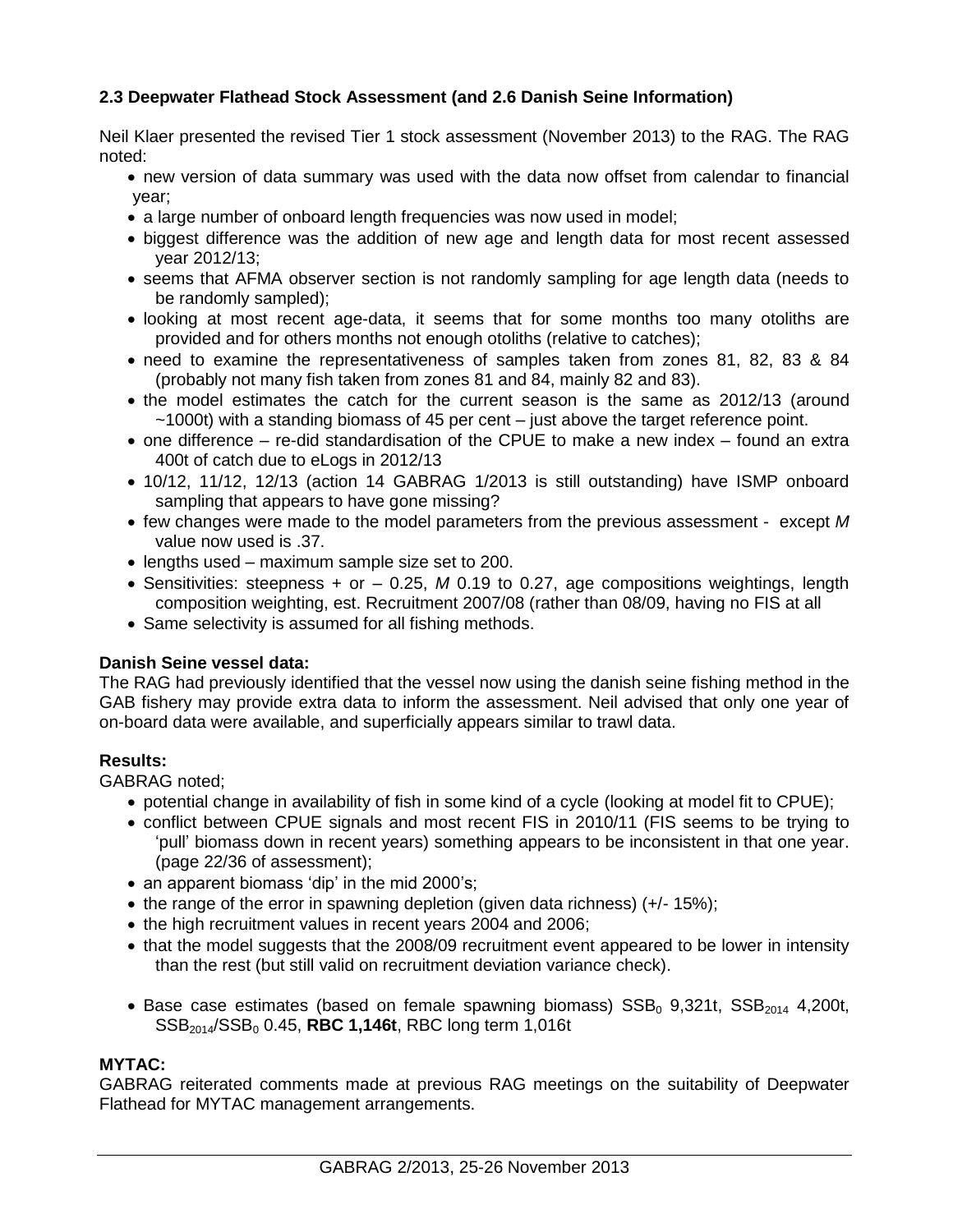Industry members were supportive of the three year MYTAC period but were cautious given that the upcoming seismic survey may have effects on Deepwater Flathead catches.

Projections under current assessment are: 2014/15 - 1,146t 2015/16 - 1,122t 2016/17 - 1,112t

RAG noted that the assessment has been significantly improved by thousands of additional length frequency data.

RAG reiterated that it has no concerns about the sustainability of the Deepwater Flathead stock.

Break out rules for MYTAC – if CPUE (or the FIS if conducted) increases outside the 95 % CI, it will trigger an examination and potential reassessment. RAG agrees to not implement the 10 % change limiting rule due to the implementation of the breakout rule and in the interests of cost efficiency.

RAG recommends overcatch and undercatch provisions of 10 per cent for the 2014-15 season. RAG recommends research catch allowance 20t when FIS goes ahead for Feb/March of 2015.

## **2.4 Bight Redfish Stock Assessment**

GABRAG noted that it had provided commentary at GABRAG 1/2013 on Bight Redfish, noting that it was on a MYTAC management arrangement. RAG stands by assessment of indicators from last meeting and the RBC recommendation made then.

Andy Moore showed the RAG catches of Bight Redfish by month for the last 5 years. Industry noted catches could be dependent on timing of full moon within each monthly period.

RAG noted issues of uncertainty with the assessment and also with the apparent catchability of Bight Redfish (only 11 per cent of TAC taken last season).

## **Action item 4 2/2013**: RAG EO

Minutes on Bight Redfish from GABRAG 1/2013 (31 Oct 2013) to be circulated out of session for more comments on Bight Redfish stock assessment update.

## **2.5 Summary of Discards and Retained Catch for the GABTF**

As an outcome from GABRAG 1/2013, Neil Klaer presented a summary of retained and discarded catch from observers for 2011/12 and 2012/13 (2012/13 was an incomplete data-set).

RAG noted that a number of species had with more than one tonne discarded for the 2011/12 fishing season: Barracuda, Deepwater Burrfish, Dogfishes, Gemfish, holothurians, Knifejaws, Latchet (9.5 t), Ocean Jacket (10t), piked spurdog (nearly 3t), skates 6t, fiddler (4t), sponge 2t, squid 2t, Stingarees & Giant stingaree (10t) etc.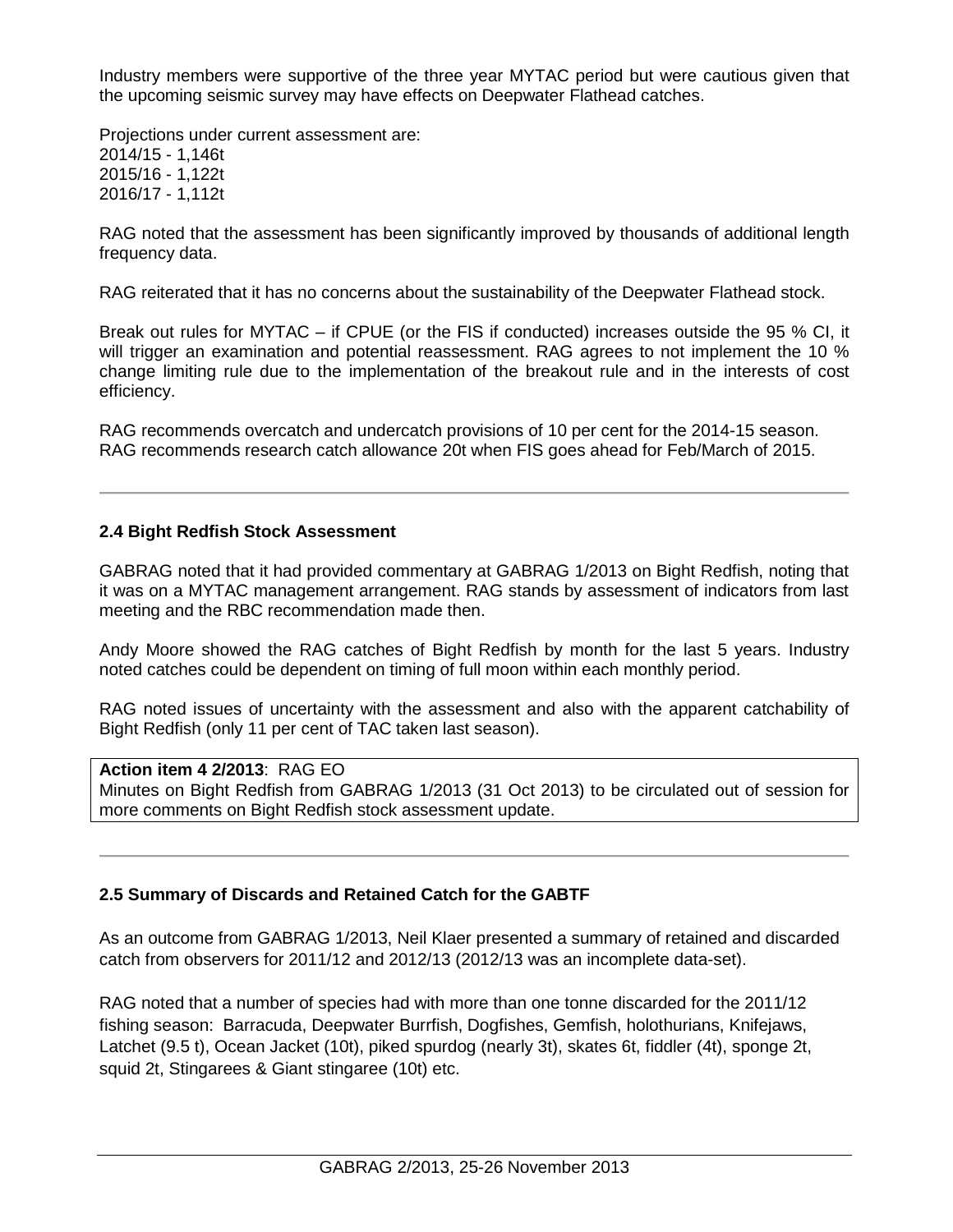Industry members noted that Jackass Morwong was discarded early in a trip as the quality was not so good at some times for cold storage.

RAG noted that in the current year 2012/13 a number of species also had discards in excess of 1t for the season: Latchet 14 t, Ocean Jackets 1t, Ornate Angelshark, Piked Spurdog, Southern Fiddler Ray, sponges 6t, squid 2t, wide stingaree 4t etc.

RAG considered that exacts species identification (vs. basket identification) by observers might be an issue. Ian Knuckey noted that sponge discards appeared to be lower than expected.

#### **Action item 5 (2/2013):** Ian Knuckey

Ian Knuckey to graph discards from Neil Klaer's '*discards & retained catch analysis'* and compare to industry logbook data.

## **Agenda Item 3 – Non-quota species**

## **3.1 Review of management arrangements for non-quota 'trigger' species (and 2.2 Western Gemfish Trigger Limits)**

RAG noted that both agenda items 2.2 and 3.1 would be combined for this discussion. The AFMA member queried whether the RAG had additional information at present to review triggers or enough new information to come up with different numbers.

GABIA informed the RAG that is was currently working with Andy to put together a new flier for GABTF crews on how to collect Western Gemfish data such as length frequency.

RAG noted that trigger limits were set in 2007 and that intention was to set 'flags' that would trigger data collection, as fishing develops.

Ian Knuckey notified the RAG that SEMAC have questioned justification of the triggers in their meetings. GABIA member Jeff Moore informed the RAG that the triggers were based on historic catches from the slope and based on these catches a reasonable trigger for the GABTF was developed.

RAG noted the two tonne cease-fishing limit for Gulper Sharks was very old and needs revisiting given new management measures and trip limits for deepwater gulpers are now in place.

RAG agreed to defer this review until further information was available and that GABIA would be best placed to investigate.

## **Action item 6 (2/2013)**: GABIA and RAG

GABIA to gather data on species with set trigger levels (such as distribution, range, area of fishery, how much is taken in area of SESSF); GABIA to supply to RAG out of session so the RAG may determine if the RAG needs to re-visit any of the current trigger levels.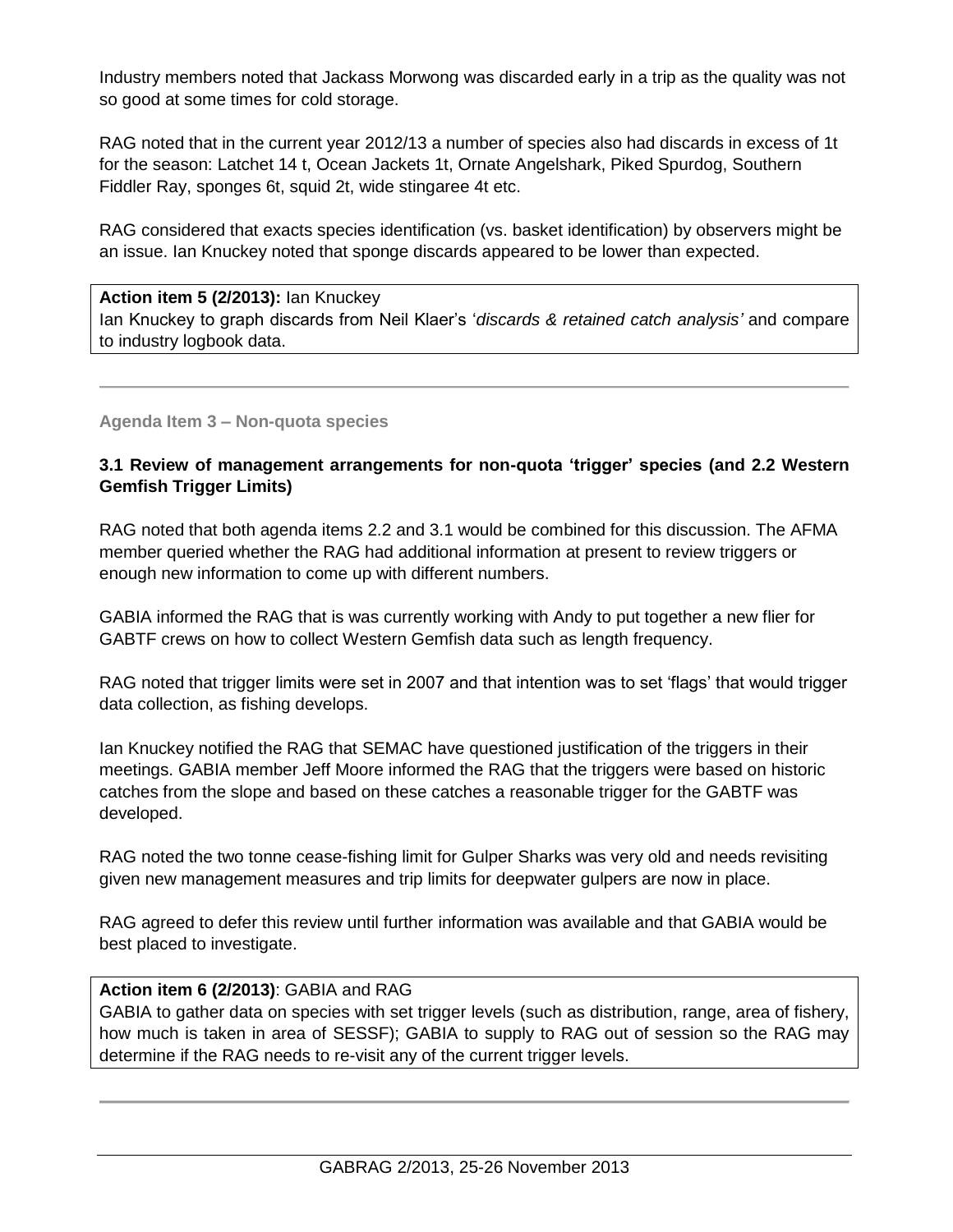**Agenda Item 4 – Economics** 

**4.1** Presentation on "Transition to MEY Goals for the Great Australian Bight Trawl Fishery"

John gave an overview of the "Transition to MEY Goals for the Great Australian Bight Trawl Fishery" paper, outlined the economic dimensions of the model and suggestions on how the model developed by Tom Kompas could be improved in future.

The RAG noted:

- John's discussion that the inputs to the model were relatively simplistic;
- the inherent limitations on the extraction of biomass (a large biomass is available to the GABTF);
- the model could ideally build a time series and fuel costs and fish prices, and note changes in exchange rates.

Due to limited time, it was agreed that the RAG EO would circulate John's presentation out of session and that RAG members could give John their suggestions on how the model could be improved.

**Action item 7 (2/2013):** RAG EO to circulate presentation and John to take comments on how model could be improved to be more useful in future

**Agenda Item 5 – Other business** 

## **5.1 Revised Policy – Fisheries Administration Paper No. 12 – RAGs**

The AFMA member introduced the FAP 12 paper, noting that there were not significant changes, mainly refinements to the manner in which AFMA acquires information from its RAGs. The RAG agreed that some comments would be taken from members who had already read the document, and that others who had yet to consider it would make comment to AFMA out of session.

Comments from scientific member, Ian Knuckey:

- Recommending RBCs is not mentioned as one of the main roles of the RAG.
- UNCLOS duties RAG members not well informed on UNCLOS responsibilities e.g. harvest control rules, dealing with data etc. this needs to be included in the document.
- need linkage (arrow on graph) from RAG to ARC (as do make prioritisation of research needs) on overview figure.

**Action item 8 (2/2013**): AFMA manager to email comments on FAP 12 taken from members at the meeting to the relevant AFMA section and note further comments from Neil Klaer will be submitted individually.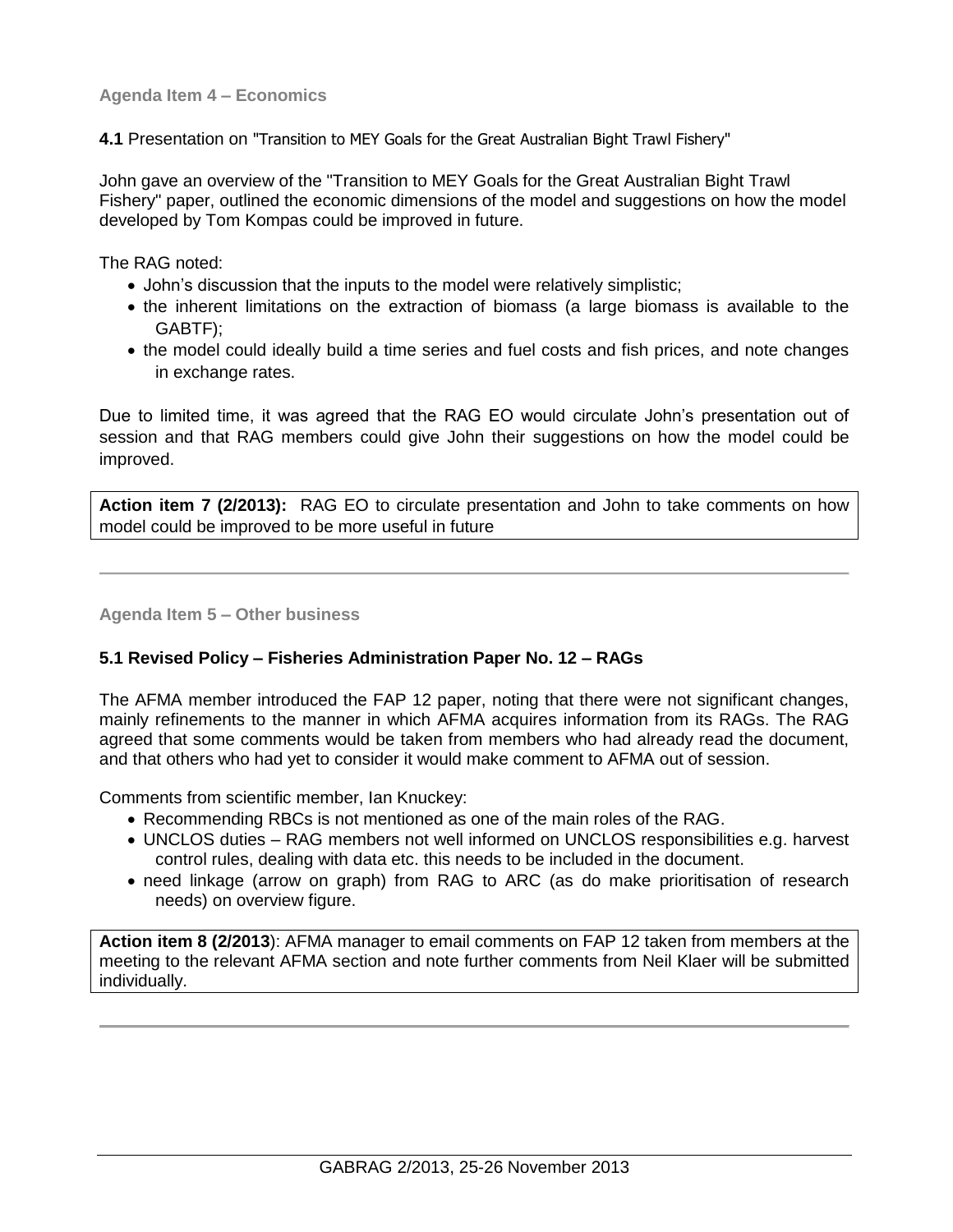# **5.2 Options for Tier 5 approaches in the SESSF and identification of when data support for harvest strategies are inappropriate.**

GABRAG noted paper (taken as read) prepared by Neil Klaer on the current Tier 5 project to be finished mid 2014. Neil provided a brief update that many stocks currently have issues at the Tier 4 level with the unreliability of CPUE and lack of further options. A potential Tier 5 would be based mainly on catch. The review is examining worldwide fisheries (NZ, USA) that just use catch and biology of species (growth) for assessment purposes. Tier 5 still requires a period in the history of fishery where catches are considered stable. Another project in future will consider discount factors relative to this approach.

**5.3 Additional Agenda item:** Tim Ward from SARDI to update RAG on seismic survey project with BP.

Prior to the discussion with Tim Ward the RAG considered the following points to be of interest regarding the upcoming seismic survey work in the Bight and the work to be conducted by SARDI:

- 1.How can the GAB Fishery Independent Survey be of use to the research around the seismic survey?
- 2.Is there any funding in the seismic survey project to investigate the impacts (or lack of) of seismic survey on fish stocks?
- 3.Are there any extra functions that could easily be added to the FIS to be of more value during/after the seismic survey project?

Tim Ward updated the RAG, as leader of the GAB Research Program (a co-operative program between SARDI, Adelaide & Flinders Universities and BP) that SARDI was conducting an internal literature review (paid by SARDI) of what information was available on seismic survey effects. Tim clarified that SARDI was not engaged in any active work on seismic surveys. The scope of the GAB Research Program is wide ranging, mainly focused on Bight Ecology, Tim noted that Chevron have expressed interest in getting involved in the Bight ecological research program. Tim advised that the project objectives were to obtain a baseline understanding of community structure, abundance, distribution and that additional spatio-temporal data would be useful.

GABIA member noted that the behavioural impacts on fish had been hard to prove based on previous seismic testing. GABIA member noted that the GAB FIS would be occurring in the middle of the upcoming Chevron seismic surveys and queried what can be added to the design of the FIS that might value add to seismic survey (net monitors)?

Tim informed the RAG that a large amount of research funding had already been allocated and that the GAB survey data and water temperature depth profiles would be very useful in BP work and would be dependent on issues such as species identification, quantification etc. Ian Knuckey advised Tim and the RAG that the FIS was able to identify ~98% of GAB species to individual species level. Tim suggested that collaboration may be an option (need to know data and constraints) with potential for in-kind salaries, access to data and opportunities to assist in writing up. Tim further suggested that the national research vessel RV Explorer might be used and collaboration between this, commercial fishing boats and charter vessels may be beneficial.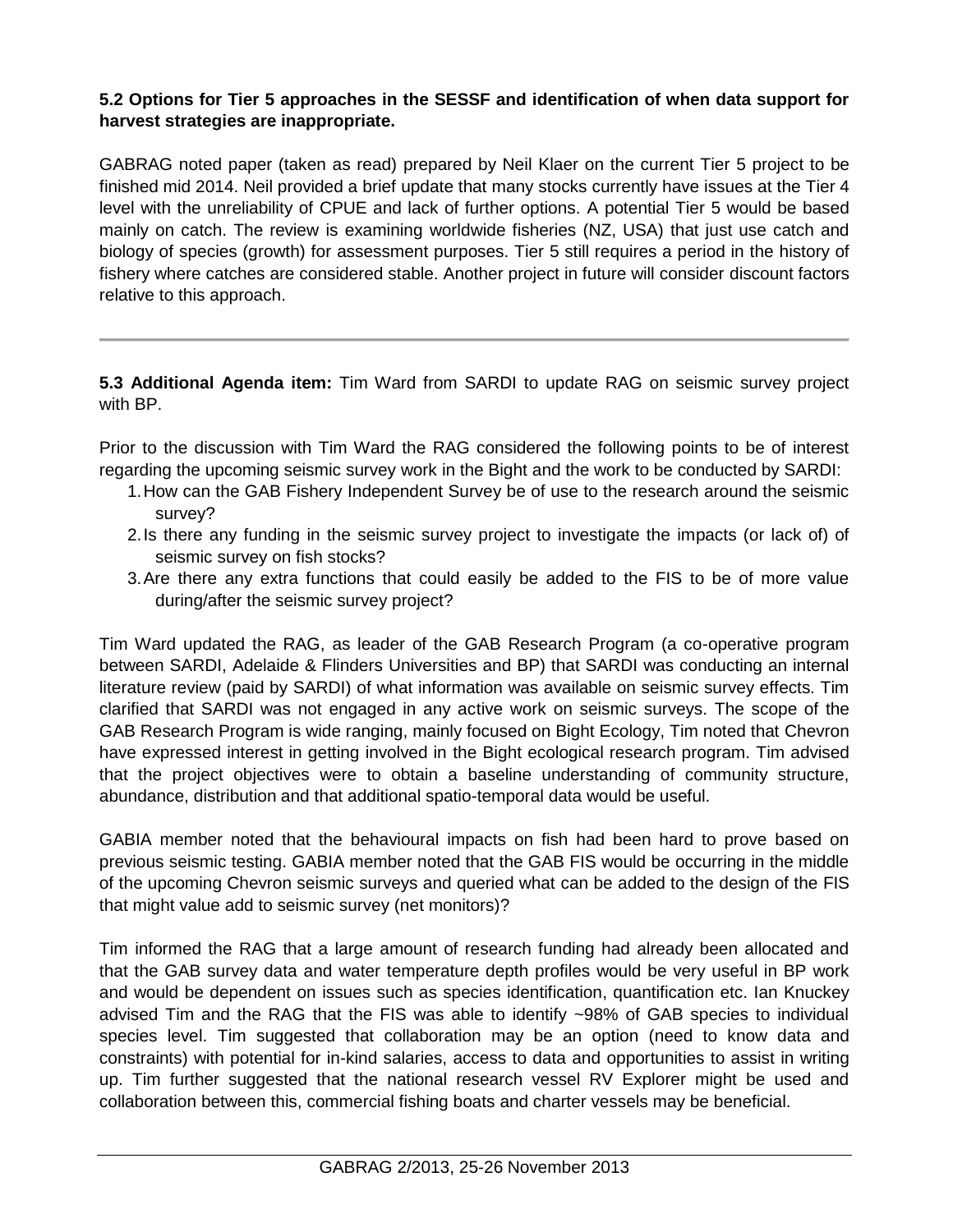GABIA member queried about a past instance where BP had fitted noise loggers to GABTF nets at various depths fished and that GABIA had so far been unable to access the data. Tim responded that this was likely to be a confidentiality issue. Some RAG members agreed to send Tim any papers to assist the SARDI literature review (to be released early 2014).

RAG were concerned (if a collaboration went ahead) about the provision of FIS data to SARDI and data ownership. Tim advised that more information is available by Google searching "GAB MESA".

#### **Action item 9 2/2013**: AFMA Member

AFMA Manager to check issues regarding FIS data collection and confidentiality issues and feasibility of the use of this data to inform SARDI seismic survey review.

The RAG agreed subject to issues related to FIS data collection and confidentiality to collaborate with SARDI to analyse and jointly publish the FIS data.

## **DAY ONE - meeting closed at 6:00pm**

**Great Australian Bight Resource Assessment Group (GABRAG) 2 25-26 November 2013 Day 2 Adelaide**

#### **Day two - meeting opened at 8:45 hrs**

#### **Introduction to day two – research workshop**

RAG chair welcomed members and noted the day's focus would be discussion on research priorities, strategic research directions and bycatch and discard work plan for the fishery.

Chair noted that Marcia Valente and John Tisdell were apologies for day two of the meeting. Day two attendees – Neil Klaer, Andy Moore , Ian Knuckey, Jim Raptis, Jeff Moore, Marcus Fin, Lance Lloyd, Andrew Trappett.

## **Bycatch and Discard Final Report**

GABIA and the AFMA member introduced the draft final GABTF Bycatch and Discarding Workplan Final Report – November 2012, and advised that comments would be taken at the meeting and it would be circulated out of session to be then finalised and published on the AFMA website in December. The RAG provided comment against each of the Actions (strategies) listed in the workplan as follows:

**Introduction**: RAG considered there was extra background info with relevant facts and figures in the actual work plan that should be carried over to the final report.

**Action item 10 (2/2013):** AFMA Member AFMA to expand the background of the B&D final report with info from B&D work plan, particularly facts and figures.

**Action 1:** *Analysis of ISMP and industry recorded bycatch and discard rates*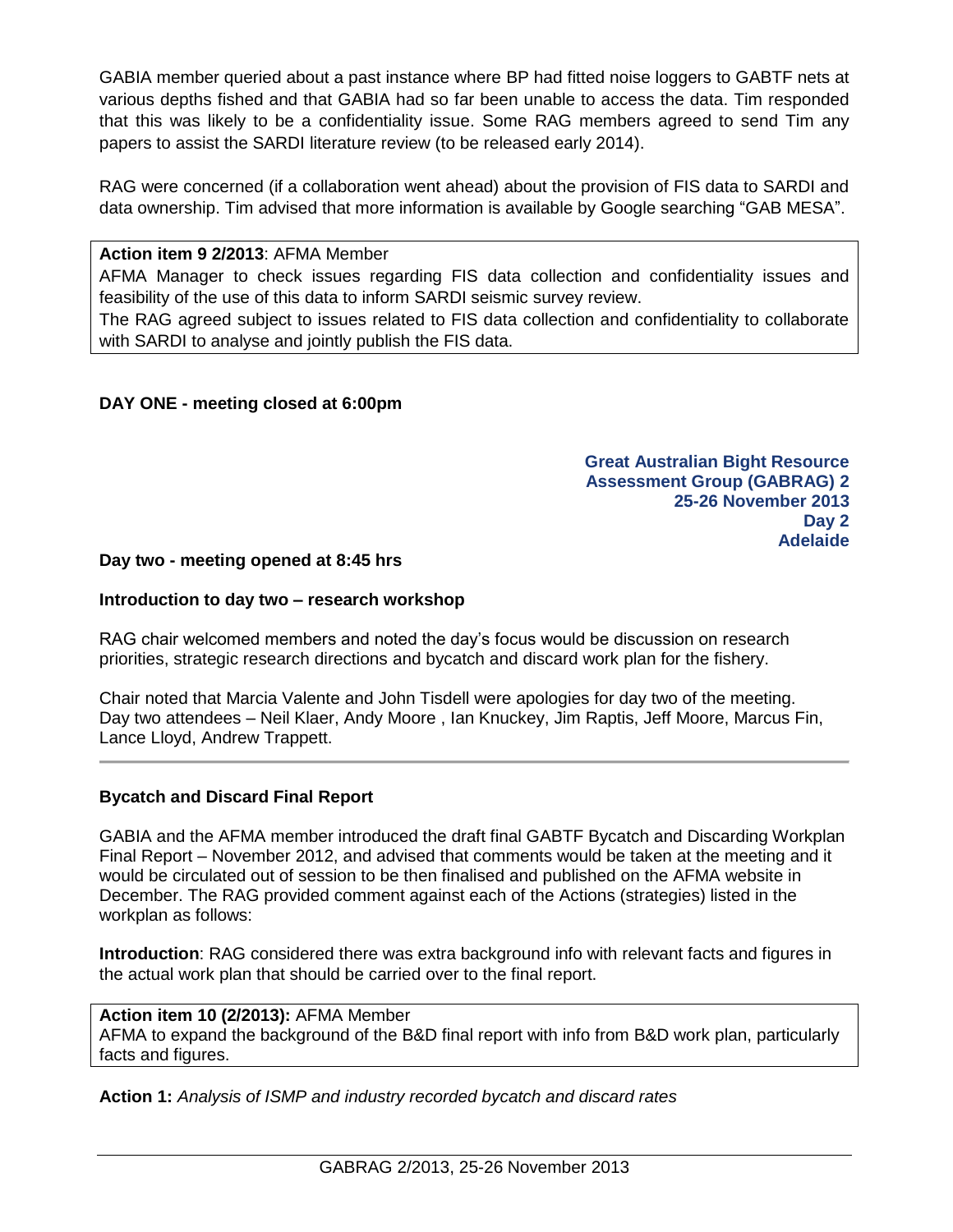Ian Knuckey advised the RAG the fishery would need to address increased concern from CITES around bycatch of chondrichthyans and would be well served by improving exact species identification of skates and rays.

RAG wanted to recommend to AFMA that based on the CSIRO report "Informing the B&D review" and feedback received by individual members from DAFF & SEWPaC, that there was an apparent lack of consistency in the observer data available e.g. difficulties in constructing a five year time series of seabird interaction rates. RAG recommended to AFMA and the AFMA Observer Program the need to improve consistency in 1) recording of species to individual species level, 2) the recording of wildlife interactions i.e. what constitutes an interaction/frequency and 3) how interactions with gear are recorded.

**Action item 11 (2/2013):** Ian Knuckey Ian to provide updated graphs for B&D final report based on ISMP data

**Action 2**: *Trials of Tyberon No.15 boards*

RAG considered the report on this action to be adequate.

**Action 3**: *Net configuration trials*

#### **Action item 12 (2/2013):** AFMA

AFMA to include some figures from the the Fishwell T-90 mesh configuration paper in the Bycatch and Discard Final Report.

**Action 4:** *Analysis of combined ISMP and industry recorded bycatch and discard data on Sharks, Stingaree, Rays & Skates to understand the spatial and temporal catches*.

RAG scientific members considered that the current data available are not sufficient to allow a detailed spatio-temporal investigation of bycatch of these species.

# **Action item 13 (2/2013):** Ian Knuckey

Ian to provide some reporting on skates and rays from ISMP data for RAG consideration.

#### **Action item 14 (2/2013):** CSIRO

RAG recommends that CSIRO perform an analysis of industry and ISMP recorded catches of shark and rays in the GABTF.

The RAG discussed bycatch utilisation, and in particular, the feasibility of the GABTF moving to become a no-discards fishery through the utilisation of on-board fish meal processing of bycatch species. RAG noted issues with the potential 'mincing' of quota species and the difficulties in decrementing these catches.

**Action item 15 (2/2013):** Ian Knuckey

Ian to investigate the feasibility of submitting a tactical research fund application to assess the possibility of GABTF moving to a zero discard fishery (desktop study).

**Action 5**: *Commission a study to gain a more comprehensive understanding of the biology and population dynamics of latchet and ocean jackets*

#### **Action item 16 (2/2013):** Andy Moore

Andy Moore to obtain an update from PhD student currently studying ocean jackets/latchet and provide to RAG.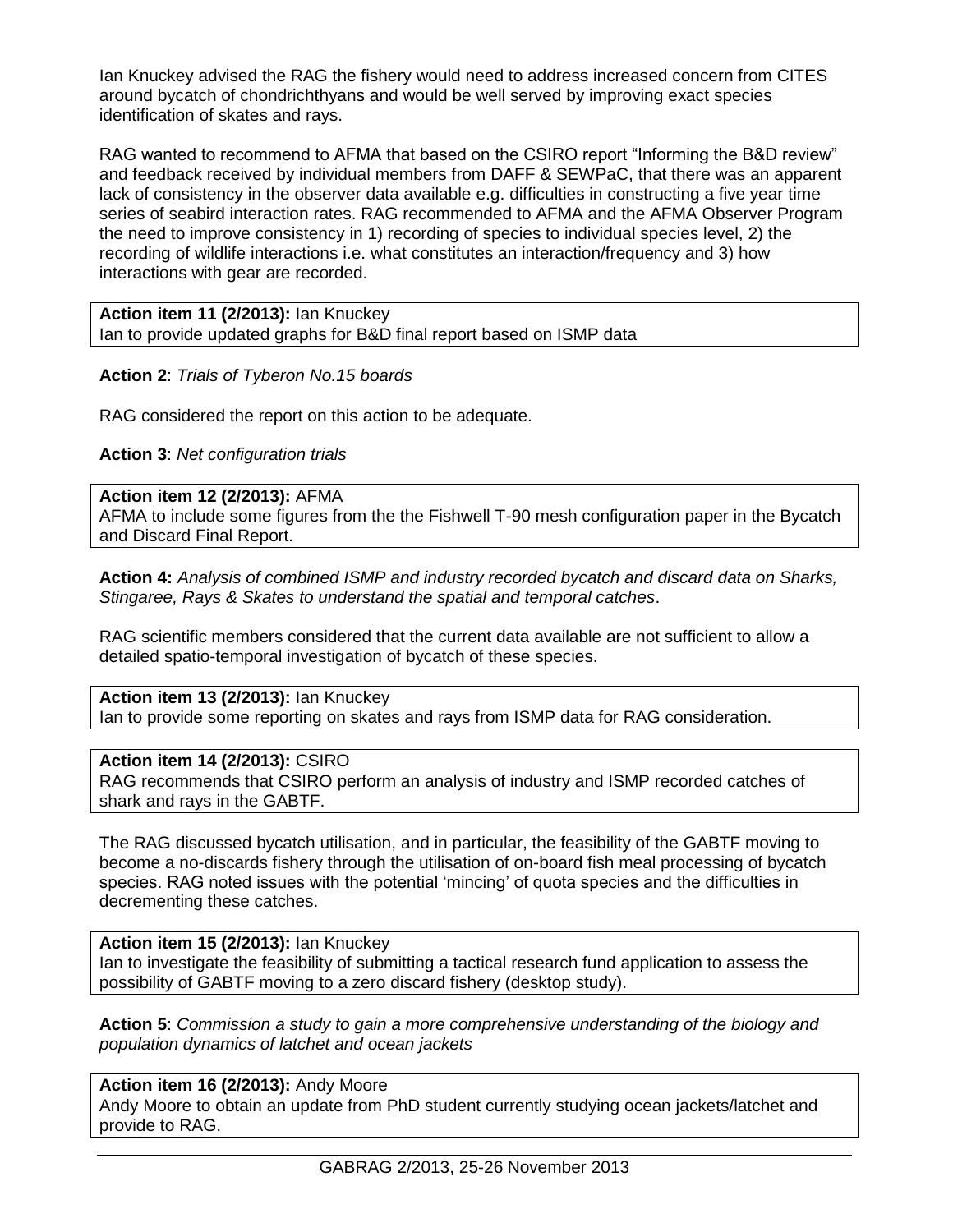## **Action 6:** *Develop projects to better utilise major byproduct species in the fishery*

Industry and scientific members noted the need for 'seed' funding to develop a market for byproduct species and to address the issues in accessing markets.

Industry member Jim Raptis, updated the RAG on his efforts and investigations into market development for byproduct species such as Latchet and improving quality through one small coldchain study to better chill fish more quickly Jim also updated the RAG on his self-imposed vessel trip limits for byproduct species based on his markets e.g. Latchet two tonne trip limit. Jim also expressed his desire to set up a training course for skippers and crew to build their knowledge and capacity.

RAG considered the idea that species such as Latchet might be marketed for surimi or sashimi but would need an extensive, well focused marketing plan to gain ground in existing markets and reach all sectors.

## **Priorities for new bycatch and discard work plan (2014-16)**

GABRAG discussed the key projects to be included in the next Bycatch & Discards work plan. The RAG identified the following five B&D issues to be addressed:

- 1. Improve skipper consistency in reporting bycatch and discards species and TEP interactions
- 2. Improve teleost and chondrichthyan reporting to species level
- 3. Ensure an agreed and consistent framework is in place to record species interactions
- 4. Sustainable utilisation of bycatch and by-product species
- 5. Minimise seabird interactions in the GABTF.

GABRAG completed a table of priorities for the new work plan (to be completed by AFMA with RAG input) tabled at **ATTACHMENT B**.

## **Action item 17 (2/2013):** AFMA, GABIA, RAG

AFMA to complete draft of 2014-16 Bycatch and Discard Workplan with GABIA input and circulate to RAG for comment.

#### **Additional agenda item: Identification of priority discards species for GABIA Operational Procedures Manual**

GABRAG considered what species should be included on the GABIA Vessel Operational Procedures manual (section four of the manual which is in need of review) as high priority species. The RAG also wanted some extra information on what would be the most appropriate species to add to the e-logs software to improve accuracy of reporting catch and discards.

## **Action item 18 (2/2013**): Ian Knuckey

Ian Knuckey to provide GABRAG with a brief analysis of main species caught, spp discarded, quota species caught, sharks & rays, stingarees and sponges based on ISMP data, to inform which species should be detailed in section four of the GABIA Operational Procedures Manual and for e-log reporting of discards.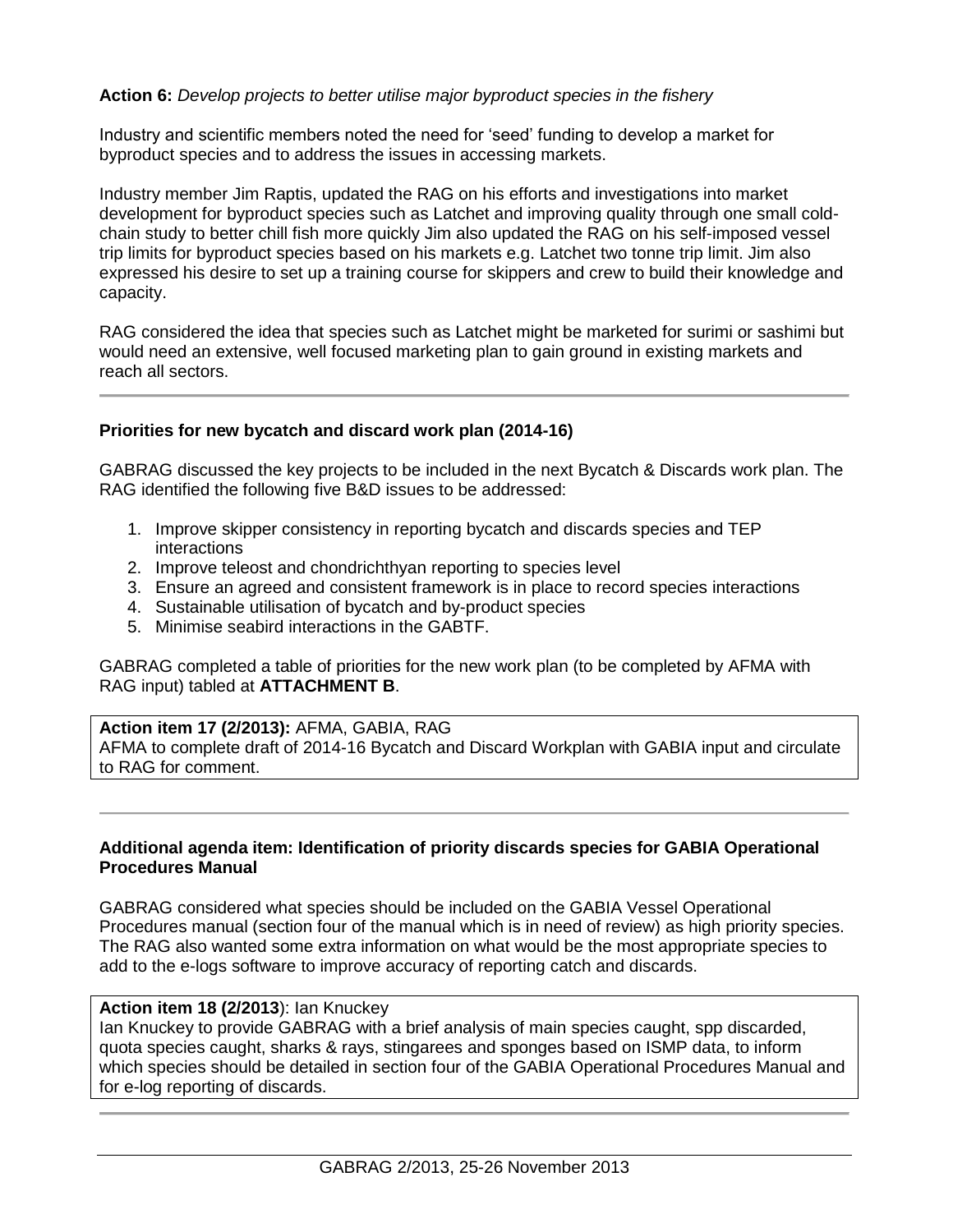## **GABTF future research and assessment priorities plan**

GABRAG considered future research priorities and potential projects. RAG discussed previous priorities for research and considered progress against them:

- 1) Conducting the FIS (completed)
- 2) Western Gemfish (completed FRDC project in process and contingent on getting samples from industry)
- 3) Evaluation of the FIS (in progress)
- 4) Researching economic efficiency (maximise returns to Australian Community)

Industry member Jim Raptis provided the RAG with an update on his considerations on how the fishery can best move towards MEY including;

- Maximising the efficiency of vessel, plant and equipment
- Improved net design reduced weight and reduced drag offers fuel savings and reduced carbon emissions
- Improved product quality washing catch to remove bacteria, stainless steel receptacle for catch on back deck
- Changing the industry standard size fish bins to 25 or 20kg bins to improve how quickly the centre of the fish bin can be chilled.
- Shelter over deck to improve conditions for catch and crew.

Consideration was given by the RAG to potentially conducting a supply chain analysis.

Scientific member, Ian Knuckey, considered that priority for the GAB industry should be investigating marketing based on MSC certification for Deepwater Flathead and Bight Redfish

RAG discussed the perceived lack of image / media attention that the fishery receives and the lack of knowledge of Bight trawlers among Adelaide community. Industry members considered that the Australian seafood industry as a whole needs to raise profile, build image and improve perception of Australian seafood.

## **Action item 19 (2/2013):** Whole of RAG

Based on Dec 2012 report and RAG discussions at GABRAG 2/2013, develop a statement of short term research priorities to go to CommFRAB's May meeting that will hopefully lead to calls for interest. The statement is to address these priorities: 1) Bycatch & Discards – improving utilisation of bycatch species, 2) positioning the fishery to take advantage of MSC certification (marketing). 3) develop improved quality of product 4) conduct a supply chain study 5) invest in improving people 6) invest in improved OH&S

RAG further updated the table of strategic research priorities (**ATTACHMENT C**)

- RAG noted potential benefits of looking at biological data collected on Orange Roughy, pending the conservation review.
- RAG considered that the research sub-committee (ABARES, AFMA, Industry, Ian) should be run every year before the RAG meeting to consider research issues.

## **Action item 20 (2/2013):** RAG EO

RAG to produce a two page table with future strategic priorities and B&D work plan projects combined.

The RAG noted ongoing concern amongst industry on the impacts of seismic survey on fish catches and Great Australian Bight ecology in general. The RAG expressed the need to explore opportunities for research projects that could clarify potential impacts.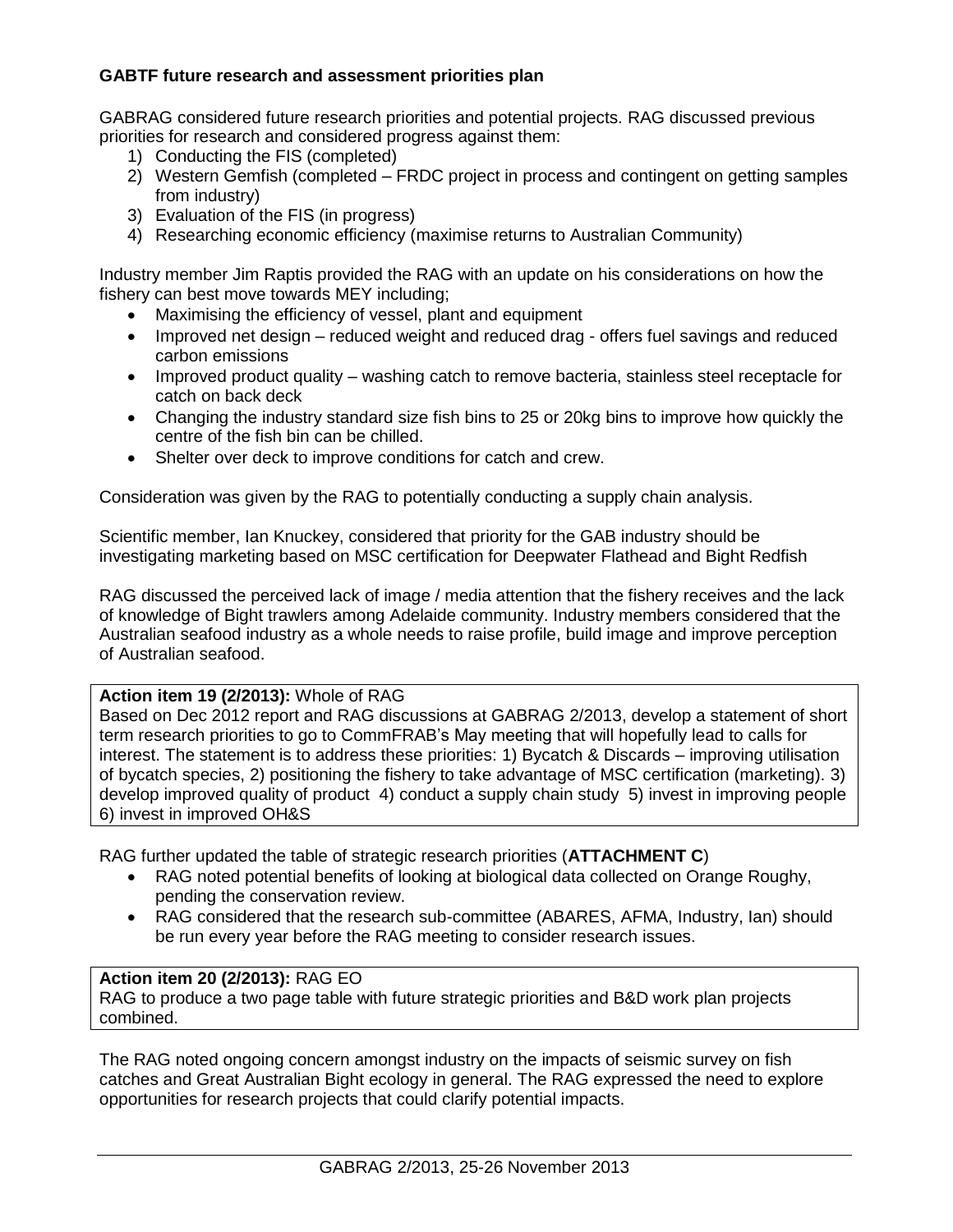GABRAG recommended that a review needed to made of ISMP data after 2014 survey has been completed and after refinements have been made (seabird observations, recording to species level etc.) in line with RAG comments to AFMA.

## **Research catch allowances**

#### **Meeting outcome:**

- **RAG advised AFMA** that in its TAC setting process that research catch allowance is required for Bight Redfish, Deepwater Flathead and any other quota spp caught in the GAB FIS (particularly shark species)
- **RAG recommended** that the GAB Orange Roughy research catch allowance be rolled over for the 2014/15 fishing season as part of the approved GAB Orange Rough research program.

## **Meeting close and final points**

GABRAG noted:

- that the research workshop component of the meeting had been productive RAG agreed to hold one every year;
- that Andy Moore will send any Western Gemfish project updates to the RAG out of session;
- extra work on Western Gemfish assessment (by Neil Klaer) is to be sent to RAG for approval out of session;

# **Action item 21 (2/2013):** Neil Klaer

Neil is to send extra work on Western Gemfish Tier 1 assessment to be sent to GABRAG for approval and comment out of session.

- next meeting planned for ~October 2014 (TBA);
- a list of actions arising from this meeting is tabled at **Attachment D**.

## **Meeting closed 1:45pm.**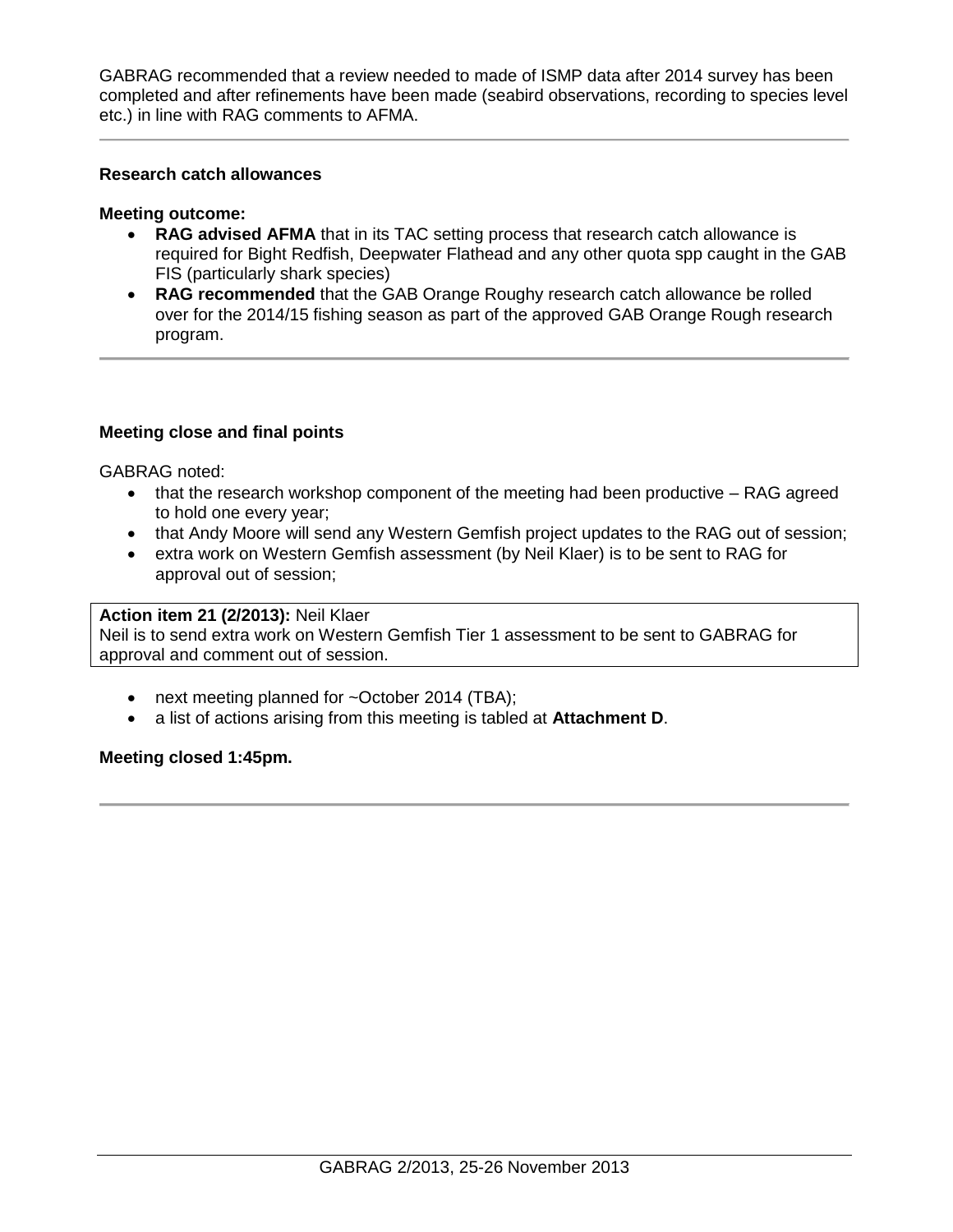# **Attachment A – Update on actions arising following GABRAG 2/2013**

| <b>Action Item</b> |                                                                                                                                                                                                                                                                                                                                                    | <b>Action Person</b>             | <b>Timeframe</b> | <b>Progress</b>                                          |
|--------------------|----------------------------------------------------------------------------------------------------------------------------------------------------------------------------------------------------------------------------------------------------------------------------------------------------------------------------------------------------|----------------------------------|------------------|----------------------------------------------------------|
|                    | GABRAG 2 - 3 December 2012                                                                                                                                                                                                                                                                                                                         |                                  |                  |                                                          |
| 1.                 | Write to FRDC on behalf of the RAG for<br>more information on the seismic survey<br>project.                                                                                                                                                                                                                                                       | lan Knuckey                      | Out of Session   | Complete.                                                |
|                    | 2. Present RAG members a summary of<br>discards and retained catch for GABTF<br>quota and non-quota species based on<br>observer data.                                                                                                                                                                                                             | lan Knuckey<br>and Neil Klaer    | Ongoing          | <b>Complete</b>                                          |
|                    | 3. Provide comment on the GAB Harvest<br>Strategy Decision Rules standalone section.                                                                                                                                                                                                                                                               | <b>GABIA</b>                     | Out of Session   | Complete                                                 |
|                    | 4. Update GABTF Operation Manual, Slope<br>Species Sampling and amend 5b sampling<br>size from 100 samples from a 50 kg catch to<br>100 sample from a roughly 300 kg catch (its<br>ok for Gemfish and Blue Grenadier but it's<br>not ok for the other species).                                                                                    | <b>AFMA Manager</b><br>and GABIA | Out of Session   | In progress                                              |
|                    | 5. Forward gear type and configuration time<br>line to Neil Klaer.                                                                                                                                                                                                                                                                                 | Jeff Moore                       | Out of Session   | $\overline{\mathbf{?}}$                                  |
|                    | GABRAG Research Workshop - 3 December 2012                                                                                                                                                                                                                                                                                                         |                                  |                  |                                                          |
|                    | 1. Prepare a short paper for the next RAG<br>meeting summarising the MEY study and<br>suggest some of the potential break out<br>rules e.g. prices of fish and steepness.                                                                                                                                                                          | <b>GABIA</b>                     | Out of session   | In progress. Had<br>intended to<br>discuss at<br>2/2013. |
|                    | GABRAG 1-31 October 2013                                                                                                                                                                                                                                                                                                                           |                                  |                  |                                                          |
|                    | 1. Ensure that crew data is being submitted to<br>CSIRO in a suitable database for input into<br>the stock assessments. As a one off project<br>paid by GABIA, the GABTF crew data was<br>sent to Matt Koopman from Fishwell to enter<br>into a database suitable for CSIRO.A similar<br>process needs to be put in place for all of the<br>SESSF. | <b>AFMA Manager</b>              | Out of Session   | Ongoing – long<br>term.                                  |
|                    | 2. Provide a data summary on the Danish<br>seine vessel operating in the GABTF and<br>forward logbook and observer data to lan<br>Knuckey.                                                                                                                                                                                                         | <b>Neil Klaer</b>                | Out of Session   | In progress                                              |
|                    | 3. Examine logbook and observer data to<br>obtain catch composition, length frequencies<br>and trip summary of the Danish seine vessel<br>operating in the GABTF, to investigate if this<br>vessels catch is representative of a trawl<br>vessels catch or does it differ.                                                                         | lan Knuckey                      | Out of session   | In progress                                              |
|                    | 4. Organise observers on the Danish seine<br>vessel operating in the GABTF one trip a                                                                                                                                                                                                                                                              | <b>AFMA Manager</b>              | Out of session   | In progress                                              |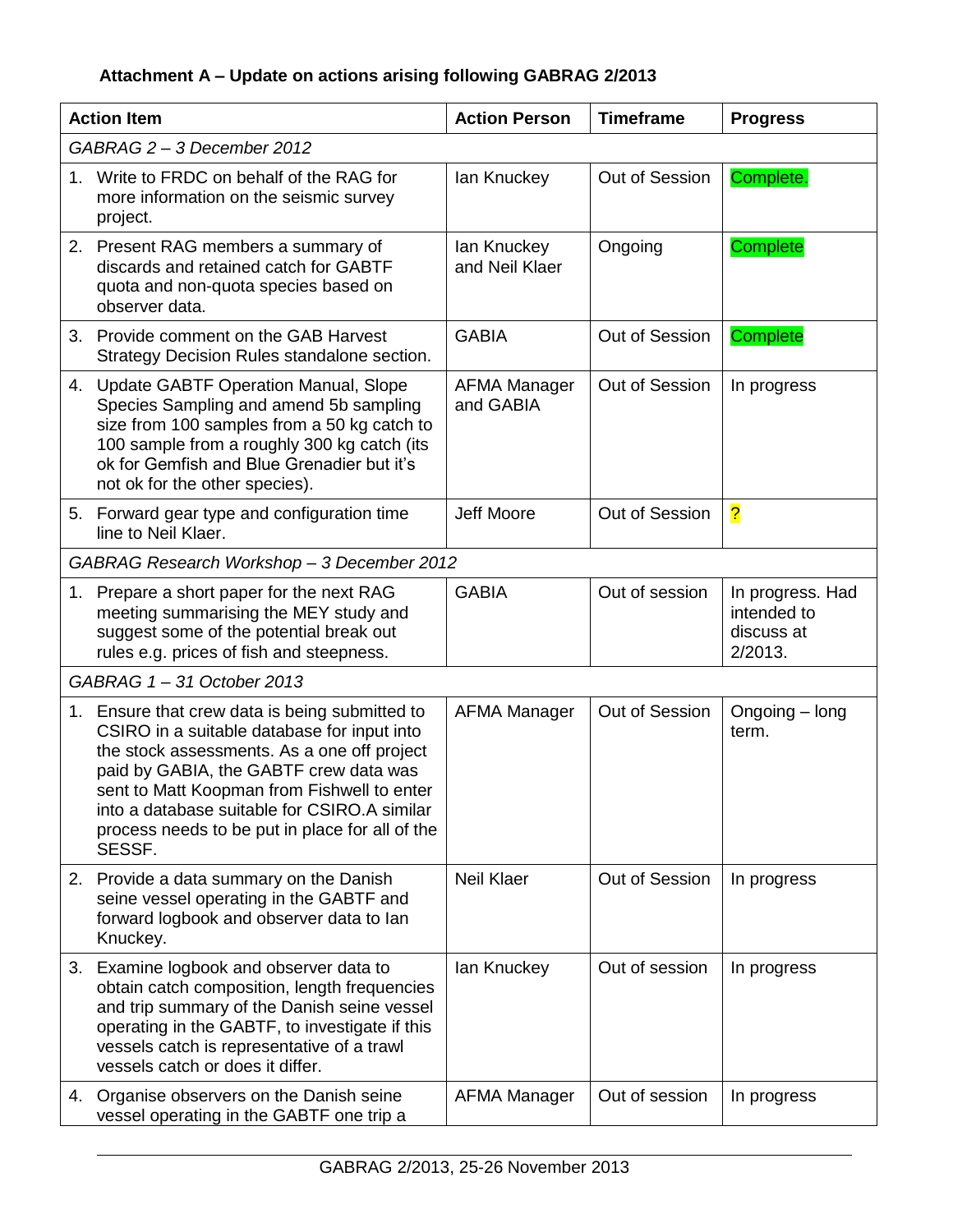|    | <b>Action Item</b>                                                                                                                                                                                                                      | <b>Action Person</b>                  | <b>Timeframe</b>  | <b>Progress</b>                                                        |
|----|-----------------------------------------------------------------------------------------------------------------------------------------------------------------------------------------------------------------------------------------|---------------------------------------|-------------------|------------------------------------------------------------------------|
|    | year.                                                                                                                                                                                                                                   |                                       |                   |                                                                        |
|    | 5. Liaise with Tony Muollo the owner of the<br>Danish seine vessel to obtain crew length<br>frequency samples for Deepwater Flathead<br>and Bight Redfish.                                                                              | <b>GABIA</b>                          | Out of session    | In progress (Jeff<br>spoke to skipper<br>and happy to do<br>so).       |
| 6. | Include an agenda item on Western Gemfish<br>triggers at the next RAG meeting for<br>members to discuss whether they remain<br>suitable with the additional information<br>received over the past few years.                            | EO                                    | 25 November       | Ongoing.<br>(RAG considered<br>need more info to<br>consider triggers) |
|    | 7. Provide further context on T-90 in the<br>GABTF Bycatch and Discarding Workplan -<br>Final Report and the new 2013-15 Workplan.                                                                                                      | Jeff Moore and<br><b>Jim Raptis</b>   | Out of Session    | <b>Complete</b>                                                        |
|    | 8. Ask Professor Bronwyn Gillanders from<br>University of Adelaide for any information on<br>cuttlefish and forward information to the<br>RAG and AFMA. This is due to cuttlefish<br>remaining High Risk in ERA due to limited<br>data. | Jeff Moore                            | Out of Session    | Not complete.                                                          |
|    | 9. Examine the FIS and ISMP data for<br>information on cuttlefish and catches<br>recorded.                                                                                                                                              | lan Knuckey                           | Out of Session    | Partially complete<br>- FIS examined<br>and not much<br>info.          |
|    | 10. Encourage the Danish seine vessel to utilise<br>e-logs                                                                                                                                                                              | <b>GABIA</b>                          | Out of Session    | <b>Complete</b>                                                        |
|    | 11. Install a provision on the new version of<br>Olfish to record discards and length<br>frequencies.                                                                                                                                   | lan Knuckey                           | <b>Early 2014</b> | In progress.<br>Waiting on AFMA<br>docs.                               |
|    | 12. Trial the new provisions in Olfish for a period<br>of time and report back to the RAG whether<br>it is feasible for the crew to input this data<br>into Olfish.                                                                     | Industry                              | Out of Session    | Ongoing.                                                               |
|    | 13. Regularly check GABTF data sheets<br>submitted to ensure accuracy and report<br>back monthly individual vessel performance<br>to Jeff Moore.                                                                                        | <b>AFMA Manager</b>                   | Ongoing           | Ongoing.                                                               |
|    | 14. Investigate the ISMP onboard data which is<br>collected every financial year and why it isn't<br>suitable to include in the Deepwater<br>Flathead assessment.                                                                       | Neil Klaer and<br><b>AFMA Manager</b> | 25 November       | Ongoing                                                                |
|    | 15. Amend the data offset in the Deepwater<br>Flathead assessment from financial year to<br>calendar year as lengths are collected per<br>calendar year not financial year.                                                             | <b>Neil Klaer</b>                     | 25 November       | Complete.                                                              |
|    | 16. Investigate the average discard of 100 kg in<br>the GAB mid shore that has been recorded                                                                                                                                            | <b>AFMA Manager</b>                   | 25 November       | In progress.                                                           |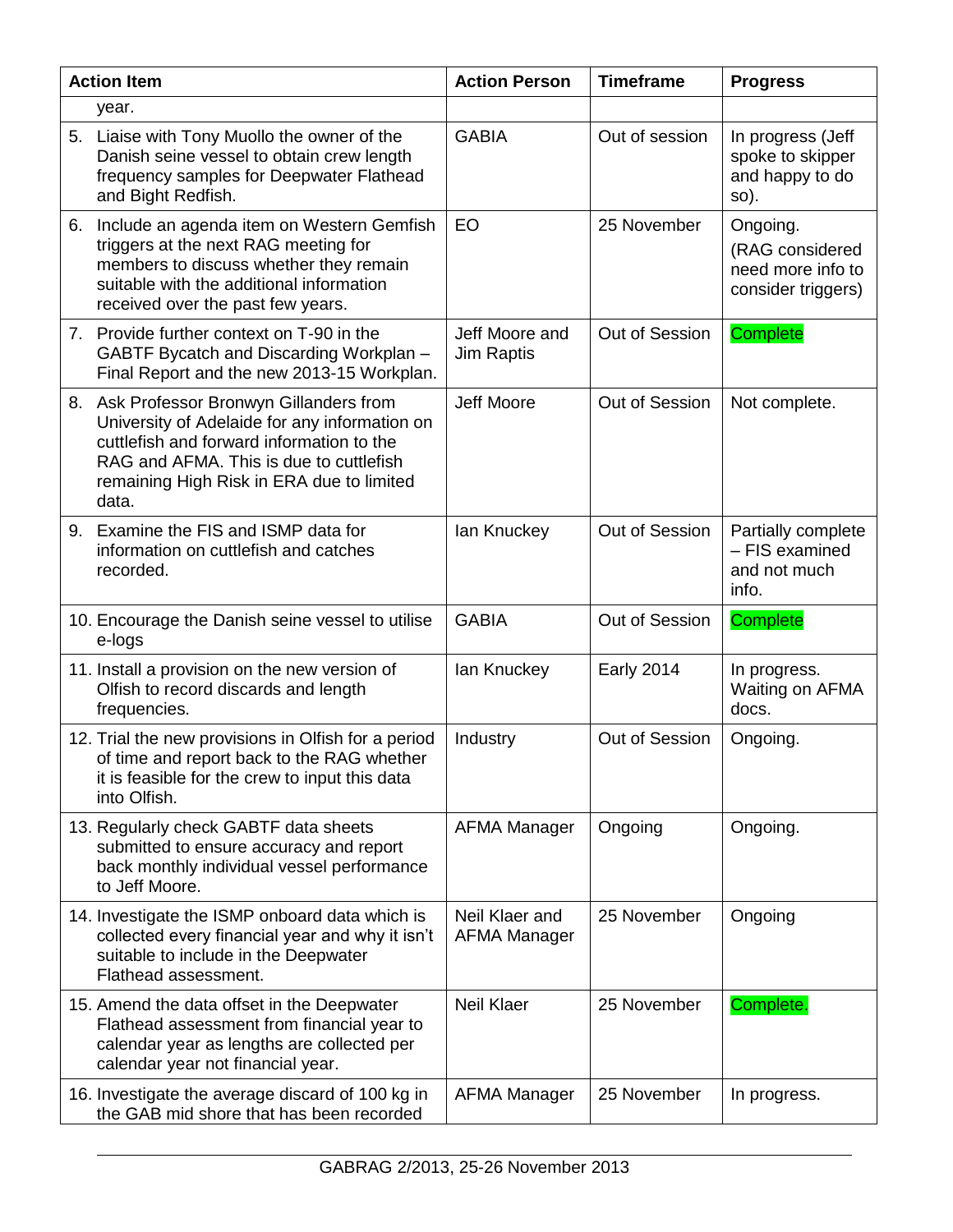| <b>Action Item</b>                                                                                                                                                                                                                                                                                                                                                                       | <b>Action Person</b>                   | <b>Timeframe</b> | <b>Progress</b>                                                                                          |
|------------------------------------------------------------------------------------------------------------------------------------------------------------------------------------------------------------------------------------------------------------------------------------------------------------------------------------------------------------------------------------------|----------------------------------------|------------------|----------------------------------------------------------------------------------------------------------|
| for two shots in the 2012 calendar year.                                                                                                                                                                                                                                                                                                                                                 |                                        |                  |                                                                                                          |
| 17. Undergo the base case assessment without<br>the addition of the 2008 recruitment and<br>setting the final estimate recruitment value to<br>2007.                                                                                                                                                                                                                                     | <b>Neil Klaer</b>                      | 25 November      | Complete.                                                                                                |
| 18. Provide the RAG members catches of Bight<br>Redfish by month for the last five years.                                                                                                                                                                                                                                                                                                | <b>Andy Moore</b>                      | 25 November      | Complete.                                                                                                |
| 19. Liaise with Malcolm Haddon to check if the<br>data in the draft SESSF Catch Rate<br>Standardization 1986-2012 document is<br>correct and consider the outcome at the next<br>meeting.                                                                                                                                                                                                | <b>Neil Klaer</b>                      | 25 November      | Complete.                                                                                                |
| 20. Coordinate with industry samples of Western<br>Gemfish including otoliths, fin clips, length<br>measurements and gonads to be utilised in<br>the stock structure project.                                                                                                                                                                                                            | <b>Andy Moore</b>                      | Out of session   | In progress.<br>Some fin clips<br>received.                                                              |
| 21. Investigate and report back to the RAG what<br>sectors/areas of the SESSF are catching<br>Western Gemfish at depths of 120 m.                                                                                                                                                                                                                                                        | <b>Neil Klaer</b>                      | 25 November      | Complete.                                                                                                |
| 22. Include as a sensitivity the annual ratio of<br>CDR to logbook up until and including 2005<br>and apply it to those years that don't have<br>CDR data and report back to the RAG if<br>there is a trend.                                                                                                                                                                             | <b>Mark Chambers</b>                   | 25 November      | <b>Complete</b>                                                                                          |
| 23. Include line catch by zone to the Western<br>Gemfish assessment.                                                                                                                                                                                                                                                                                                                     | <b>Mark Chambers</b>                   | 25 November      | Complete.                                                                                                |
| 24. Liaise with CTS operators in Portland that<br>were catching Western Gemfish prior to<br>1992 and match the anecdotal evidence with<br>the logbooks. If identified through liaison that<br>the catches are consistent then the<br>assessment will included catches prior to<br>1992, if the catches are inconsistent then the<br>assessment will remove the catches prior to<br>1992. | <b>Mark Chambers</b><br>and Andy Moore | 25 November      | In progress.<br>Some operators<br>contacted -<br>reported that they<br>felt catches<br>weren't elevated. |
| 25. Ian Knuckey to send Neil Klaer additional<br>data on Western Gemfish length frequency<br>samples for 2011. Neil Klaer to forward on<br>the data to Mark Chambers.                                                                                                                                                                                                                    | lan Knuckey<br>and Neil Klaer          | 15 November      | Complete.<br>Some issues with<br>getting all of the<br>data.                                             |
| 26. Include the additional 2011 length data for<br>Western Gemfish in the assessment.                                                                                                                                                                                                                                                                                                    | <b>Mark Chambers</b>                   | 25 November      | Complete.                                                                                                |
| 27. Include in a step wise way; length frequency,<br>catch rate and age data by year for the last<br>two years to the Western Gemfish<br>assessment.                                                                                                                                                                                                                                     | <b>Mark Chambers</b>                   | 25 November      | Complete.                                                                                                |
| 28. Ask crew member observers to collect                                                                                                                                                                                                                                                                                                                                                 | Jim Raptis                             | Out of session   | Complete.                                                                                                |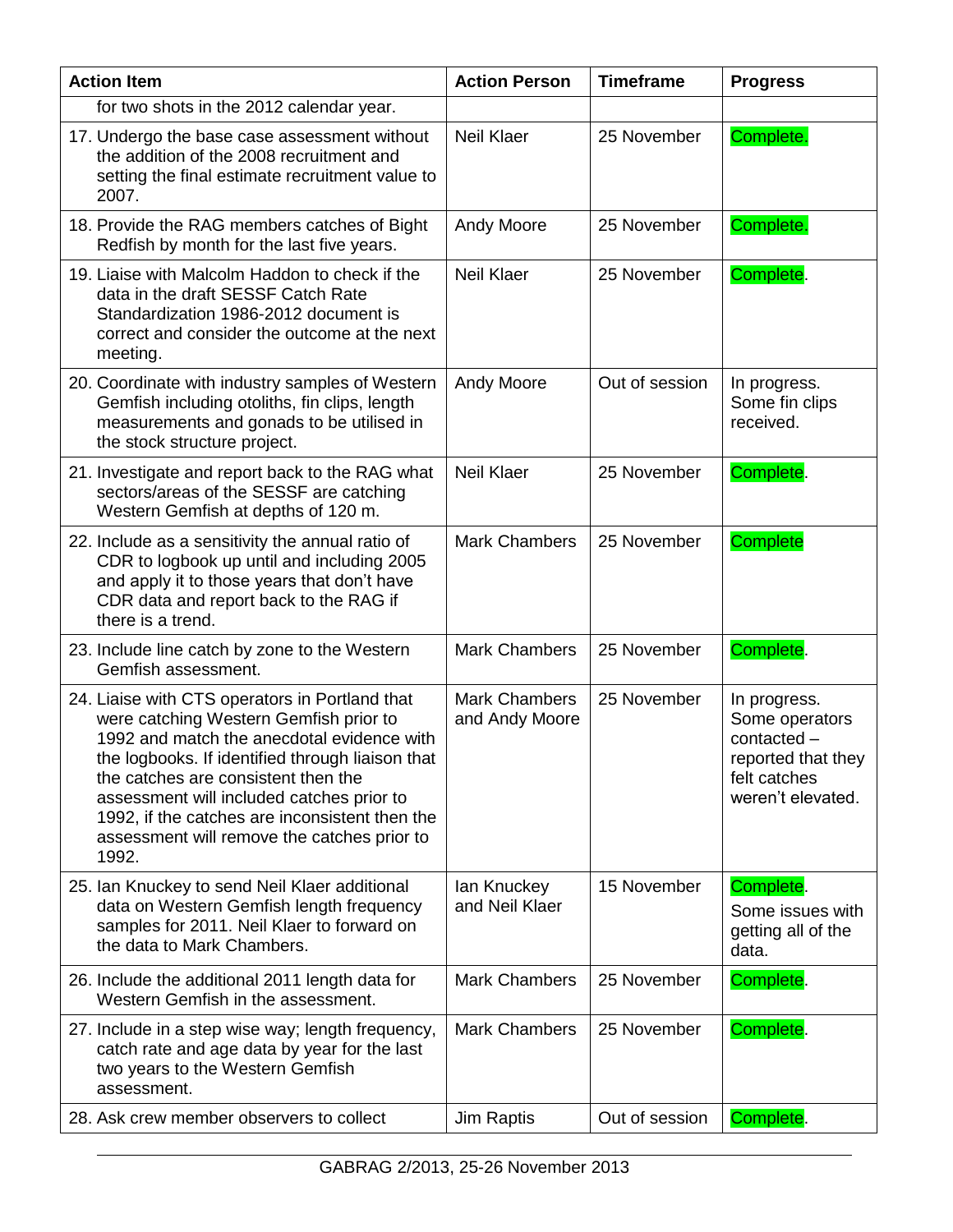| <b>Action Item</b>                                                                                                                                                                                     | <b>Action Person</b> | <b>Timeframe</b> | <b>Progress</b>                                                 |
|--------------------------------------------------------------------------------------------------------------------------------------------------------------------------------------------------------|----------------------|------------------|-----------------------------------------------------------------|
| Western Gemfish length frequency samples<br>for additional input into the assessments to<br>increase its strength.                                                                                     |                      |                  | Need clarification<br>on LF process in<br>vessel ops<br>manual. |
| 29. Review the Tom Kompas report for a more<br>fulsome MEY discussion at the next RAG<br>meeting                                                                                                       | John Tisdell         | 25 November      | <b>Complete</b>                                                 |
| 30. Add 'obtain further information on cuttlefish'<br>as an action item in the Bycatch and<br>Discarding Workplan for 2013-15.                                                                         | <b>EO</b>            | Out of session   | Ongoing.                                                        |
| 31. Provide the RAG with a paper on the Tier 5<br>project at the next meeting                                                                                                                          | <b>Neil Klaer</b>    | 25 November      | Complete.                                                       |
| 32. Include a research workshop on the 26<br>November, following the RAG meeting on<br>the 25 November.                                                                                                | <b>EO</b>            | 25 November      | <b>Complete</b>                                                 |
| 33. Invite Sandy Morrison and Simon Boag, as<br>representatives from the CTS, to the next<br>RAG meeting via phone link to discuss<br>Western Gemfish, the CTS has allocated<br>Western Gemfish quota. | <b>EO</b>            | 25 November      | <b>Complete</b>                                                 |

|    | <b>GABRAG Watch List</b>                                                                                                                                                                                                                            |                                             |                             |                                                                                                                                        |  |  |  |  |
|----|-----------------------------------------------------------------------------------------------------------------------------------------------------------------------------------------------------------------------------------------------------|---------------------------------------------|-----------------------------|----------------------------------------------------------------------------------------------------------------------------------------|--|--|--|--|
|    | 1. Provide clarification on Gemfish biology and<br>if there is a central spawning area or two<br>different stocks.                                                                                                                                  | Andy Moore                                  | Out of Session              | Ongoing                                                                                                                                |  |  |  |  |
|    | 2. Include skates and rays as a discard species<br>group to the Olfish program.                                                                                                                                                                     | lan Knuckey                                 | Out of Session              | Delayed until the<br>new system is in<br>place.                                                                                        |  |  |  |  |
| 3. | Organise a meeting to discuss Jeff Moore's<br>information on the purpose served by the<br>fisheries closures being superseded by the<br>Commonwealth Marine Parks, as it should<br>be considered as part of the habitat and<br>communities project. | AFMA Manager                                | Out of Session              | Pending, closure<br>reviews are being<br>conducted for<br>SET and GHT, A<br>similar review can<br>be completed for<br>GAB if required. |  |  |  |  |
| 4. | Investigate labeling and marketing for Bight<br>Products.                                                                                                                                                                                           | <b>GABIA</b>                                | Out of Session              |                                                                                                                                        |  |  |  |  |
| 5. | Liaise with Kyne Krusic Golub from Fish<br>Ageing Services for otoliths, Jeff Moore for<br>fin clips and Neil Klaer for annual<br>frequencies by age.                                                                                               | Gary Jackson<br>from WA<br><b>Fisheries</b> | Prior to the<br>end of 2013 |                                                                                                                                        |  |  |  |  |
| 6. | Provide the raw data obtained from the<br>research undertaken in WA of Bight Redfish<br>on the otoliths collected from the                                                                                                                          | Gary Jackson<br>from WA<br><b>Fisheries</b> | Out of Session              |                                                                                                                                        |  |  |  |  |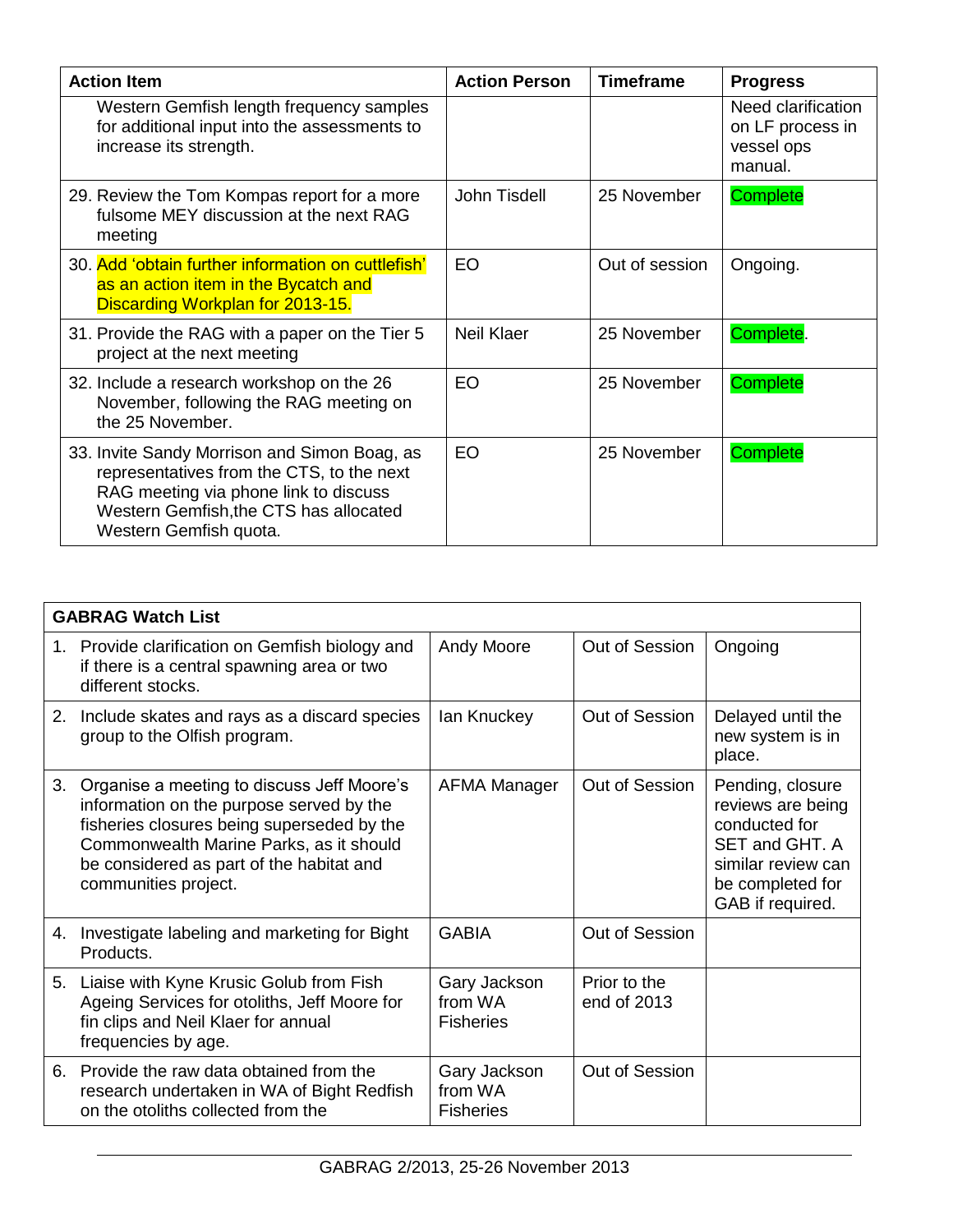| Commonwealth GABTF to AFMA.                                                                          |                                             |                |  |
|------------------------------------------------------------------------------------------------------|---------------------------------------------|----------------|--|
| Attend a GABRAG meeting to provide<br>members with a presentation on the results<br>upon completion. | Gary Jackson<br>from WA<br><b>Fisheries</b> | Out of Session |  |

## **Missing items:** (RAG agreed - all addressed at GABRAG 1/2013 or 2/2013)

*Action Item 16* – Neil Klaer to undergo the base case assessment for Deepwater Flathead without the addition of the 2008 recruitment and setting the final estimate recruitment value to 2007.

*Action Item 18* - Neil Klaer to speak to Malcolm Haddon to check if the data in the draft SESSF Catch Rate Standardization 1986-2012 document is correct and consider the outcome at the next meeting.

*Action item 20:* Mark Chambers to include as a sensitivity the annual ratio of CDR to logbook up until and including 2005 and apply it to those years that don't have CDR data and report back to the RAG if there is a trend.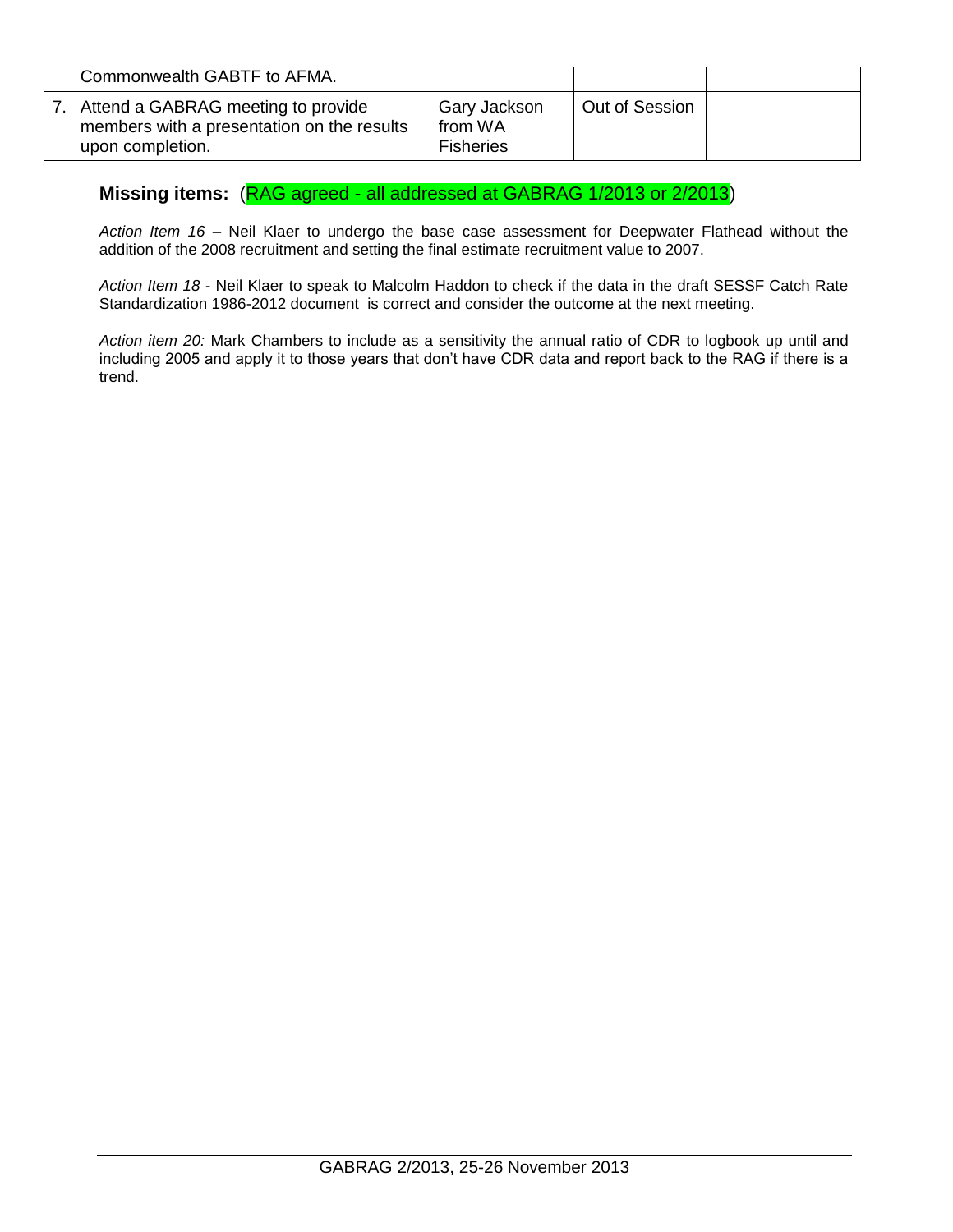# **ATTACHMENT B - Strategies for GABTF 2014-16 Bycatch and Discard Workplan**

| Work to be completed in<br>next 12 months                                                                                                                                         | <b>Risk/issue to be</b><br>addressed                                                                                            | <b>Timeframe</b>                                                                       | <b>Performance</b><br>indicators                                                                                | <b>Milestones</b>                                                                                      |
|-----------------------------------------------------------------------------------------------------------------------------------------------------------------------------------|---------------------------------------------------------------------------------------------------------------------------------|----------------------------------------------------------------------------------------|-----------------------------------------------------------------------------------------------------------------|--------------------------------------------------------------------------------------------------------|
| Skipper training<br>Develop a series of youtube<br>videos to show skippers and<br>crew how to record B&D and<br>wildlife interactions on e-logs<br>Investigate capacity of e-logs | Improve skipper<br>consistency in<br>reporting bycatch and<br>discards species and<br><b>TEP</b> interactions                   | 1 <sup>st</sup> round - June/July<br>$2nd$ round - $4th$ -18 <sup>th</sup><br>December | Audit of crew collected<br>data against ISMP (1 <sup>st</sup><br>year) (compare 2 <sup>nd</sup><br>year)        | Workshops run for all<br><b>GABTF</b> crews<br>Silver Phoenix (Pt<br>Lincoln), Adelaide (3<br>vessels) |
| to meet req for TEP reporting<br><b>ISMP</b> refinement                                                                                                                           | Improve teleosts and<br>chondrichthyans<br>reporting to spp level<br>Agreed and consistent<br>framework for spp<br>interactions | <b>Early 2014</b>                                                                      | T and C reported to<br>spp level where<br>possible<br>Enabling time series<br>reporting of spp.<br>interactions | Advice to AFMA                                                                                         |
| Investigate the feasibility of a<br>zero discards fishery                                                                                                                         | Sustainable utilisation<br>of bycatch and by-<br>product spp                                                                    | End 2014 for funding<br>application<br>End 2015 (funding<br>dependent)                 | Funding application<br>submitted<br>Feasibility study<br>completed                                              | TRF application<br>Desktop study                                                                       |
| Developing a market for<br>under-utilised spp (such as<br>latchet)                                                                                                                | Sustainable utilisation<br>of bycatch and by-<br>product spp                                                                    | End 2015                                                                               | Proportion of latchet<br>retained has increased                                                                 | ID current projects on<br>bycatch util. Establish<br>links                                             |
| Ensure seabird management<br>plans and mitigation measures<br>are properly implemented                                                                                            | Seabird interactions                                                                                                            | End 2015 (ongoing)                                                                     | SMP are implemented                                                                                             | Report on observer<br>observations of SMP                                                              |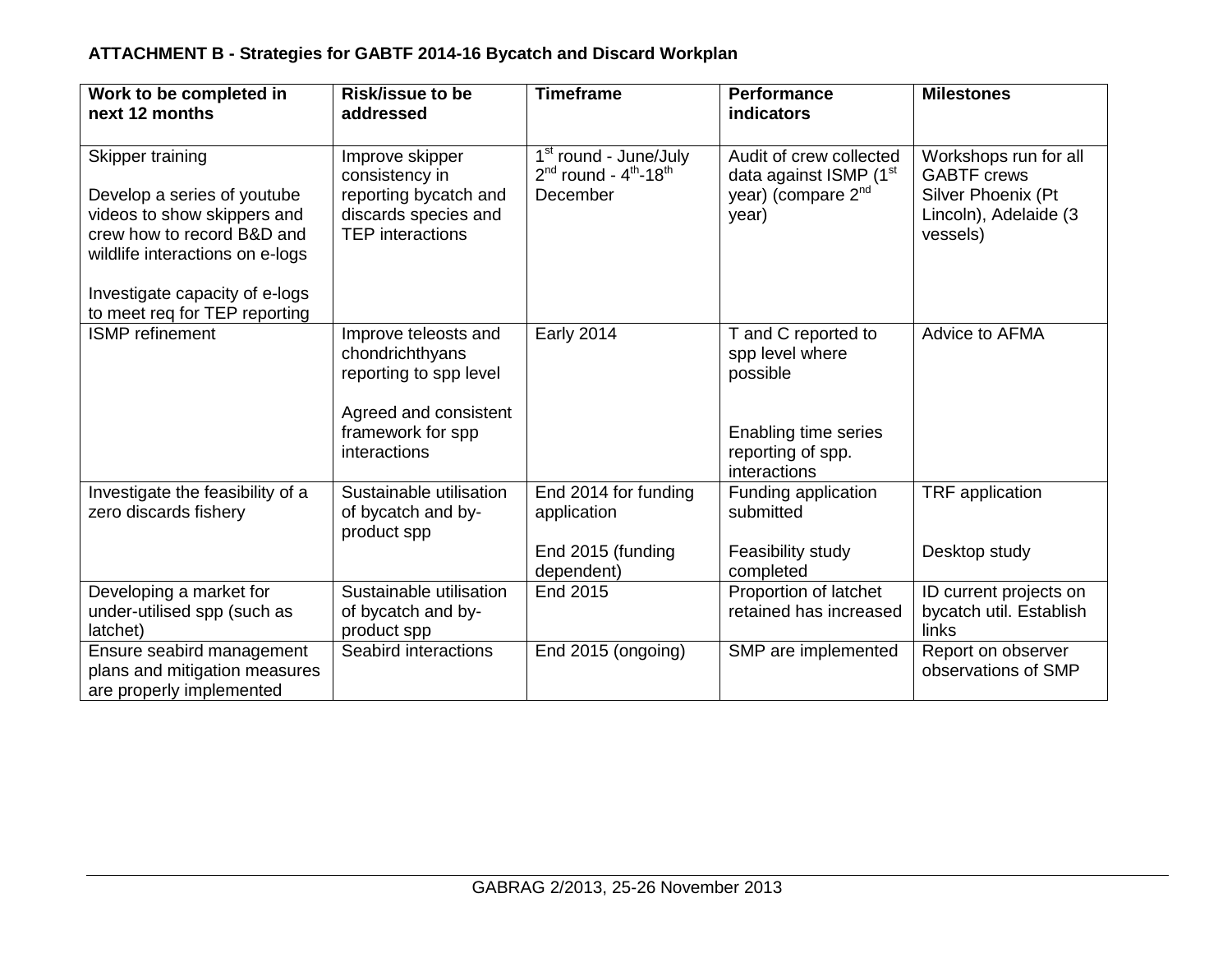|                                                                         |                                      | 2009/10              |                         |                  | 2010/11 2011/12 2012/13 | 2013/14               | 2014/15               | 2015/16                 | 2016/17              | 2017/18                 | 2018/19              |
|-------------------------------------------------------------------------|--------------------------------------|----------------------|-------------------------|------------------|-------------------------|-----------------------|-----------------------|-------------------------|----------------------|-------------------------|----------------------|
| <b>Bight Redfish*</b>                                                   | <b>TAC</b>                           | 2,000t               | 1,653t                  | 1,556            | 2,334t                  | 2,358t                | 2,358t                | <b>TBC</b>              |                      |                         |                      |
|                                                                         | Assessment                           | $\blacktriangledown$ | $\mathbf{x}$            | $\checkmark$     | $\mathbf{x}$            | $\mathbf{x}$          | $\mathsf{X}$          | $\blacktriangledown$    | $\mathbf{x}$         | $\overline{\mathbf{X}}$ |                      |
| Deepwater Flathead*                                                     | <b>TAC</b>                           | 1,300t               | 1,100t                  | 1,500t           | 1,560t                  | 1150                  | <b>1150</b>           | <b>MYTAC</b>            | <b>MYTAC</b>         | <b>TBC</b>              |                      |
|                                                                         | Assessment                           | $x$ (update)         | $\checkmark$            | $\boldsymbol{x}$ | $\checkmark$            | $\blacktriangledown$  | $\mathbf{x}$          | $\overline{\mathbf{x}}$ | $\blacktriangledown$ | $\mathbf{x}$            |                      |
| Western Gemfish                                                         | Assessment                           |                      |                         |                  | $\checkmark$            | $\checkmark$          | $\pmb{\mathsf{x}}$    | $\pmb{\times}$          | $\checkmark$         | $\pmb{\chi}$            |                      |
| <b>Western Gemfish</b>                                                  | <b>Stock</b><br>structure<br>project |                      |                         |                  |                         | $\checkmark$          | $\blacktriangledown$  |                         |                      |                         |                      |
| <b>Orange Roughy</b>                                                    | Assessment                           |                      |                         |                  | $\mathbf{x}$            | $\mathbf{x}$          | <b>Review</b><br>data | $\mathbf{x}$            | $\mathbf{x}$         | $\mathsf{x}$            |                      |
| <b>FIS</b>                                                              |                                      | $\mathbf{x}$         | ✔                       | $\boldsymbol{x}$ | $\mathbf{x}$            | $\mathbf{x}$          | $\blacktriangledown$  | $\overline{\mathbf{P}}$ | $\overline{?}$       | $\overline{?}$          | $\overline{?}$       |
| <b>Research Workshop/sub-</b><br>group                                  |                                      |                      |                         |                  | $\checkmark$            | $\blacktriangledown$  | $\checkmark$          | $\blacktriangledown$    | $\checkmark$         | $\blacktriangledown$    | $\blacktriangledown$ |
| <b>MEY Study</b>                                                        |                                      |                      | Developed               |                  |                         | Review<br>sensitivity | Examine<br>breakouts  |                         |                      |                         |                      |
| <b>MSE/FIS Review</b>                                                   |                                      |                      |                         |                  | $\mathbf{x}$            | $\sqrt{**}$           | $\sqrt{***}$          | $\blacktriangledown$    |                      |                         |                      |
| <b>GABIA Length</b><br><b>Measurements</b>                              | Industry onboard                     | $\checkmark$         | $\checkmark$            | $\checkmark$     | $\checkmark$            | ✓                     | $\blacktriangledown$  | ✓                       | ✓                    | $\checkmark$            | $\checkmark$         |
| <b>ISMP</b> (onboard) <sup>1</sup>                                      |                                      | $\mathbf{x}$         | $\checkmark$            | $\boldsymbol{x}$ | $\checkmark$            | $\mathbf x$           | $\blacktriangledown$  | X                       | $\checkmark$         | X                       | $\blacktriangledown$ |
| (onshore quota otoliths)                                                |                                      | $\checkmark$         | $\mathbf{x}$            | $\checkmark$     | $\boldsymbol{x}$        | $\checkmark$          | $\pmb{\mathsf{x}}$    | $\blacktriangledown$    | $\mathbf{x}$         | $\checkmark$            | $\mathbf{x}$         |
| <b>Slope Species Monitoring</b><br>(onshore non quota LF &<br>otoliths) |                                      | $\checkmark$         | ✓                       | $\checkmark$     | ✓                       | $\checkmark$          | $\blacktriangledown$  | $\blacktriangledown$    | $\blacktriangledown$ | $\blacktriangledown$    | $\blacktriangledown$ |
| <b>Byproduct Monitoring</b>                                             |                                      |                      |                         |                  |                         | Latchet?              | Ocean<br>Jacket?      | Ornate<br>Angel?        | Stingaree?           |                         |                      |
| <b>BYCATCH</b>                                                          | Seabird<br><b>Management Plans</b>   | <b>Developed</b>     | $\overline{\checkmark}$ | $\checkmark$     | $\checkmark$            | $\checkmark$          | $\checkmark$          | ✓                       | $\blacktriangledown$ | $\checkmark$            | $\checkmark$         |
| LOGBOOK (e-logs & paper)                                                | (discards<br>recording)              | Monitoring<br>✓      | Audit<br>$\checkmark$   | $\checkmark$     | $\checkmark$            | $\checkmark$          | $\checkmark$          | $\blacktriangledown$    | $\checkmark$         | $\checkmark$            | $\checkmark$         |
| <b>RAG</b> (meetings)                                                   |                                      | $\overline{2}$       | $\overline{2}$          | $\overline{2}$   | $\mathbf{2}$            | 1                     | $\overline{2}$        | $\mathbf 1$             | $\mathbf 2$          | $\mathbf 2$             |                      |
| <b>MAC</b> (meetings)                                                   |                                      | $\mathbf 1$          | $\mathbf{1}$            | $\mathbf{1}$     | 1                       | 1                     | 1                     | $\mathbf{1}$            | 1                    | 1                       |                      |

# **ATTACHMENT C –** GABTF future research and assessment priorities plan (Nov 2013 update)

 $\overline{a}$  $1$  Calendar year, not financial year  $*$ \*SARDI evaluation of GAB FIS  $*$ \*\*SESSF strategic review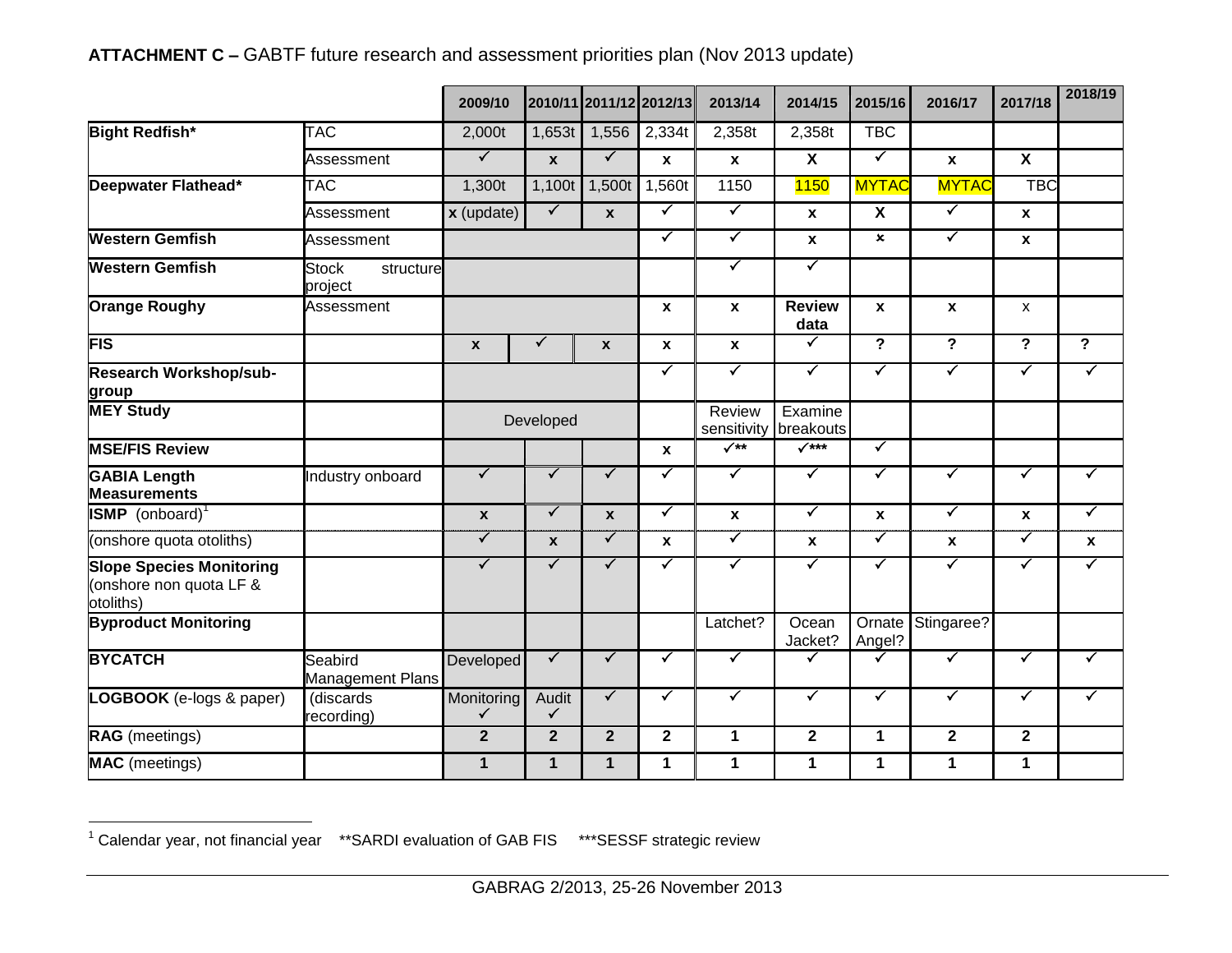# **ATTACHMENT D – Actions arising from current meeting (GABRAG 2/2013)**

|    | <b>Action Item</b>                                                                                                                                                                                                                                                                                                                                     | <b>Action Person</b>                    | <b>Timeframe</b>                                                    | <b>Progress</b> |
|----|--------------------------------------------------------------------------------------------------------------------------------------------------------------------------------------------------------------------------------------------------------------------------------------------------------------------------------------------------------|-----------------------------------------|---------------------------------------------------------------------|-----------------|
|    | GABRAG 2 / 2013 (25-26 November)                                                                                                                                                                                                                                                                                                                       |                                         |                                                                     |                 |
|    | 1. AFMA Manager and Neil Klaer are to<br>examine data and the ongoing issue of<br>apparent missing data for last four financial<br>years.                                                                                                                                                                                                              | Neil Klaer,<br><b>AFMA Manager</b>      | Ongoing                                                             |                 |
|    | 2. Skippers to provide whole western gemfish<br>from any catches on winter spawning stock -<br>any fish seen to be running ripe.                                                                                                                                                                                                                       | GABIA, GABTF<br>skippers                | Ongoing                                                             |                 |
| 3. | Mark Chambers to provide the actual output<br>estimates of Western Gemfish model to Neil<br>Klaer for examination.                                                                                                                                                                                                                                     | <b>Mark Chambers</b>                    | <b>ASAP</b>                                                         |                 |
| 4. | Minutes on Bight Redfish from GABRAG<br>1/2013 (31 Oct 2013) to be circulated out of<br>session for more comments on Bight Redfish<br>stock assessment update.                                                                                                                                                                                         | <b>RAG EO</b>                           | <b>ASAP</b>                                                         |                 |
| 5. | Ian Knuckey to graph discards from Neil<br>Klaer's 'discards & retained catch analysis'<br>and compare to industry logbook data.                                                                                                                                                                                                                       | lan Knuckey                             | Out of session                                                      |                 |
|    | 6. GABIA to gather data on species with set<br>trigger levels (such as distribution, range,<br>area of fishery, how much is taken in area of<br>SESSF); GABIA to supply to RAG out of<br>session so the RAG may determine if the<br>RAG needs to re-visit any of the current<br>trigger levels.                                                        | <b>GABIA &amp; RAG</b>                  | Out of session                                                      |                 |
|    | 7. RAG EO to circulate presentation and John<br>to take comments on how model could be<br>improved to be more useful in future                                                                                                                                                                                                                         | John Tisdell &<br>EO                    | Out of session                                                      |                 |
|    | 8. AFMA manager to email comments on FAP<br>12 taken from members at the meeting to<br>the relevant AFMA section and note further<br>comments from Neil Klaer will be submitted<br>individually.                                                                                                                                                       | <b>AFMA Manager</b><br>& RAG<br>members | <b>ASAP</b><br>(Comments<br>close 1 <sup>st</sup> week<br>December) |                 |
|    | 9. AFMA manager to check issues regarding<br>FIS data collection and confidentiality issues<br>and feasibility of the use of this data to<br>inform SARDI seismic survey review The<br>RAG agreed subject to issues related to FIS<br>data collection and confidentiality to<br>collaborate with SARDI to analyse and jointly<br>publish the FIS data. | <b>AFMA Manager</b>                     | December<br>2013-January<br>2014                                    |                 |
|    | 10. AFMA to expand the background and the<br>Bycatch and Discard Final Report with info<br>from the B&D workplan (facts and figures)                                                                                                                                                                                                                   | <b>AFMA Member</b>                      | December<br>2013                                                    |                 |